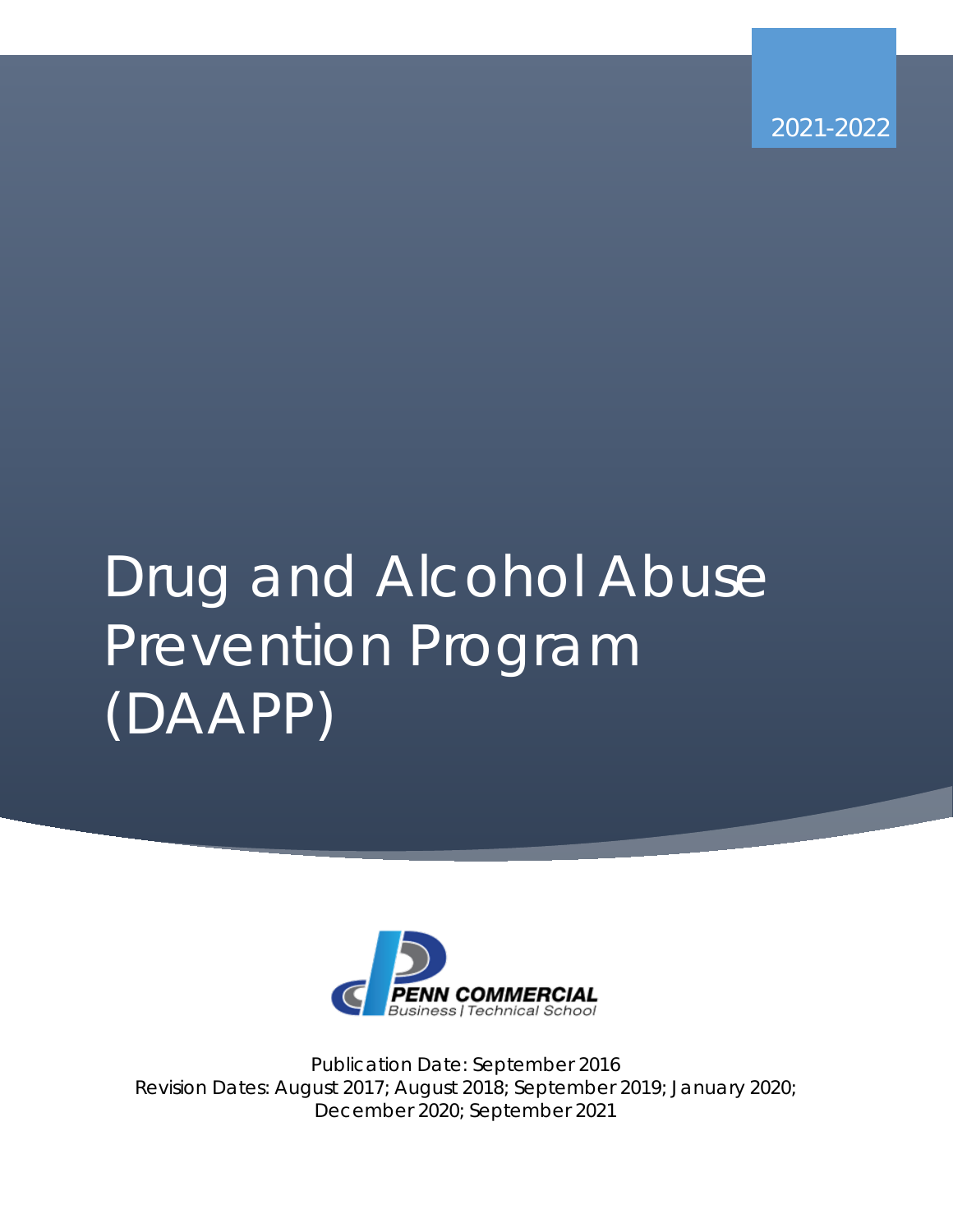| <b>MISSION STATEMENT</b>                           |                |
|----------------------------------------------------|----------------|
| STATEMENT OF NONDISCRIMINATION                     | 2              |
| HOW THIS PUBLICATION IS DISTRIBUTED                | $\mathfrak{D}$ |
| <b>BIENNIAL REVIEW</b>                             | 2              |
| ALCOHOL AND OTHER DRUGS POLICY                     | $\mathcal{D}$  |
| AVAILABLE ASSISTANCE FOR ABUSE PROBLEMS            | $\mathcal{D}$  |
| DRUG FREE SCHOOL                                   | $2 - 3$        |
| HE ALTH RISKS                                      | 3              |
| FINANCIAL AID IMPLICATIONS OF DRUG OFFENSES        | 3              |
| STUDENT CODE OF CONDUCT                            | $3-5$          |
| DRUG ERFE WORKPLACE FOR EMPLOYEES                  | $5-6$          |
| LOCAL, STATE AND FEDERAL SANCTIONS                 | $6 - 7$        |
| LEGAL SANCTIONS – LAWS GOVERNING ALCOHOL AND DRUGS | $7-9$          |
| <b>RESOURCES</b>                                   | $10 - 14$      |
| FEDERAL TRAFFICKING PENALTIES                      | 15             |

APPENDIX A: CONTROLLED SUBSTANCES – USES AND EFFECTS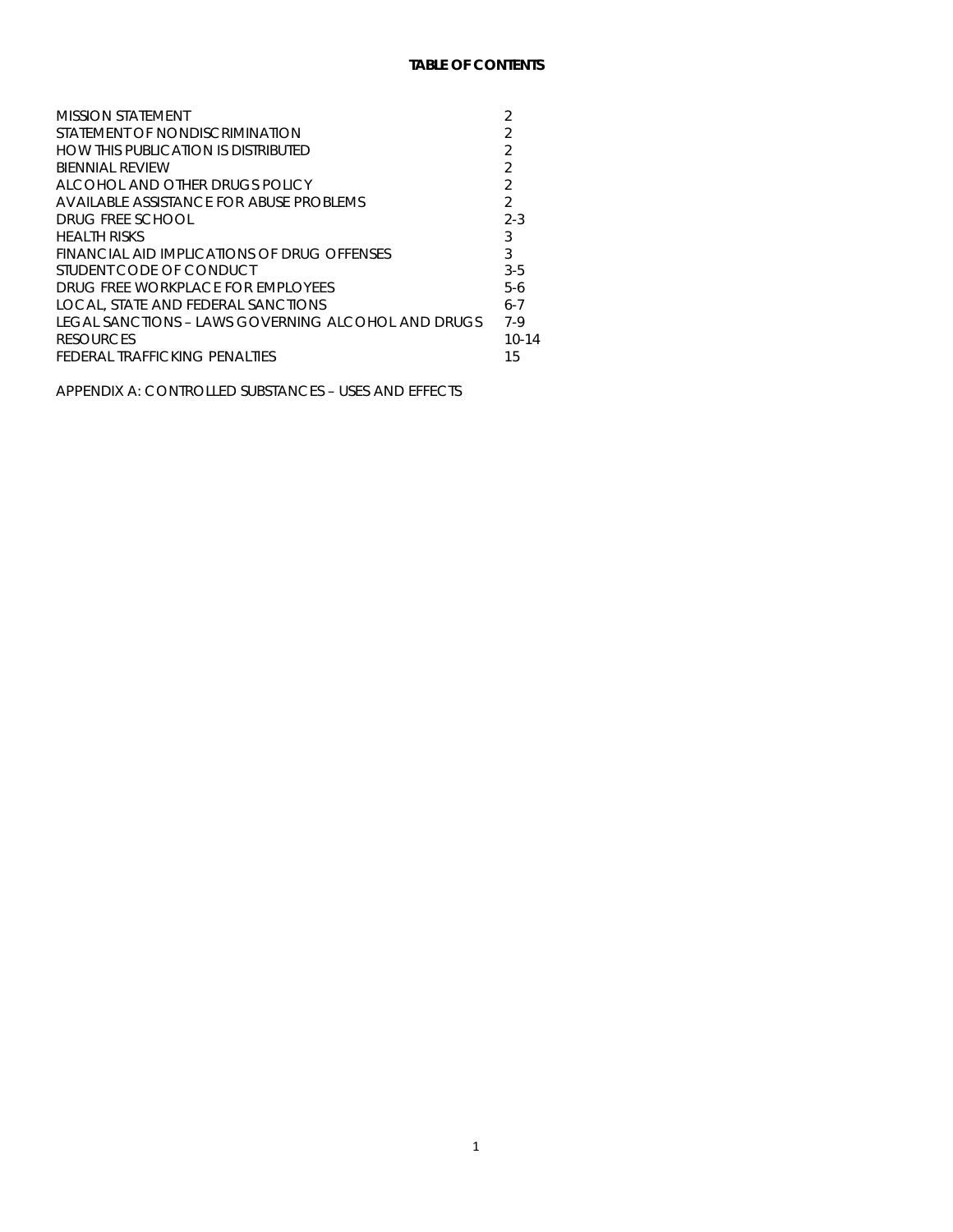#### **MISSION STATEMENT**

Penn Commercial's mission is to provide the best available instruction for individual needs in the shortest time possible and at the lowest practical cost. Our training is aimed at men and women who desire to prepare themselves for careers as well as those who desire to reenter the job market. Our educational philosophy recognizes the need for students to develop a foundation of related skills that will make them adaptable to an ever-changing job market and provide support for our students in achieving their career goals. We strive to provide quality programs that will prepare our students for the best available careers.

#### **STATEMENT OF NONDISCRIMINATION**

Penn Commercial Business/Technical School is committed to a policy of non-discrimination in compliance with federal and state regulations. This policy is enforced in our educational programs and in our school activities, which are available to all people, without regard to sex, marital status, physical disability, race, creed, or national origin.

#### **HOW THIS PUBLICATION IS DISTRIBUTED**

Penn Commercial Business/Technical School can distribute this to all students, staff, and faculty in one of the following ways:

- United States Postal Service
- Campus Email & Printed Distribution
- Electronically via Flash Drives and/or Penn Commercial Website

This publication is provided to all incoming students and new employees. The school also distributes this publication to all students and employees in conjunction with the annual distribution of the school's annual Campus Safety and Security Report.

#### **BIENNIAL REVIEW**

The Drug Free Schools and Communities Act requires, as a condition of receiving any federal funding or other financial assistance, that an institution of higher education certify it has adopted and implemented a program to prevent the unlawful possession, use or distribution of illicit drugs and alcohol for students and employees on school premises and as part of its activities. Penn Commercial is in compliance with the Drug Free Schools and Communities Act and continues to conduct a biennial review on the effectiveness of its Drug and Alcohol Abuse Prevention Program. The biennial review determines the effectiveness of the DAAPP and if any changes to the program is warranted. Disciplinary sanctions imposed by the institution are analyzed to ensure that they are consistently enforced. A hard copy of the biennial report is maintained in the Campus Director's office and can be provided, as requested.

#### **ALCOHOL AND OTHER DRUGS POLICY**

Penn Commercial Business/Technical School is committed to freedom from illegal drugs, abuse of legal drugs, alcohol use on School property, as well as alcohol and drug use outside the School which adversely affects learning and student performance. In its effort efforts to safeguard the workplace, school property, and students from the effects of drug abuse, Penn Commercial strives to respect the privacy of students and employees while offering assistance towards helping those who have problems. Studies have shown that use of illegal drugs and abuse of alcohol increases the potential for accidents, absenteeism, tardiness, unsatisfactory performance, poor moral and neurological damage.

Penn Commercial has developed a program to prevent the illicit use of drugs and the abuse of alcohol by students and employees. The program provides services related to drug use and abuse including dissemination of informational materials, educational presentations, counseling services, referrals, and school disciplinary actions.

#### **AVAILABLE ASSISTANCE FOR ABUSE PROBLEMS**

The Campus Director and the Director of Student Services provides an overall coordination of the Drug and Alcohol Abuse and Prevention Program. Penn Commercial is here to assist students and staff by providing referrals to community agencies and health care facilities and to assist faculty and students in their learning about the many aspects of alcohol and other drug consumption and their effects in the classroom and educational outcome. The Director of Student Services is responsible for the enforcement of Disciplinary procedures on campus. Referral to appropriate community agencies and drug and alcohol treatment facilities are provided. See the Resources Section of this document.

#### **DRUG FREE SCHOOL**

Penn Commercial is committed to protecting the safety, health and well-being of all students to ensure a drug and alcohol free learning environment. Penn Commercial prohibits the unlawful manufacture, distribution, dispensation, sale, possession or use of any drug by any of its students, employees in its workplace, on its premises or as part of any of its activities off campus. Penn Commercial recognizes that alcohol and drug use possesses a significant threat to student goals. In compliance with the Drug Free Schools and Communities Act of 1989, we have established a drug-free school program that balances our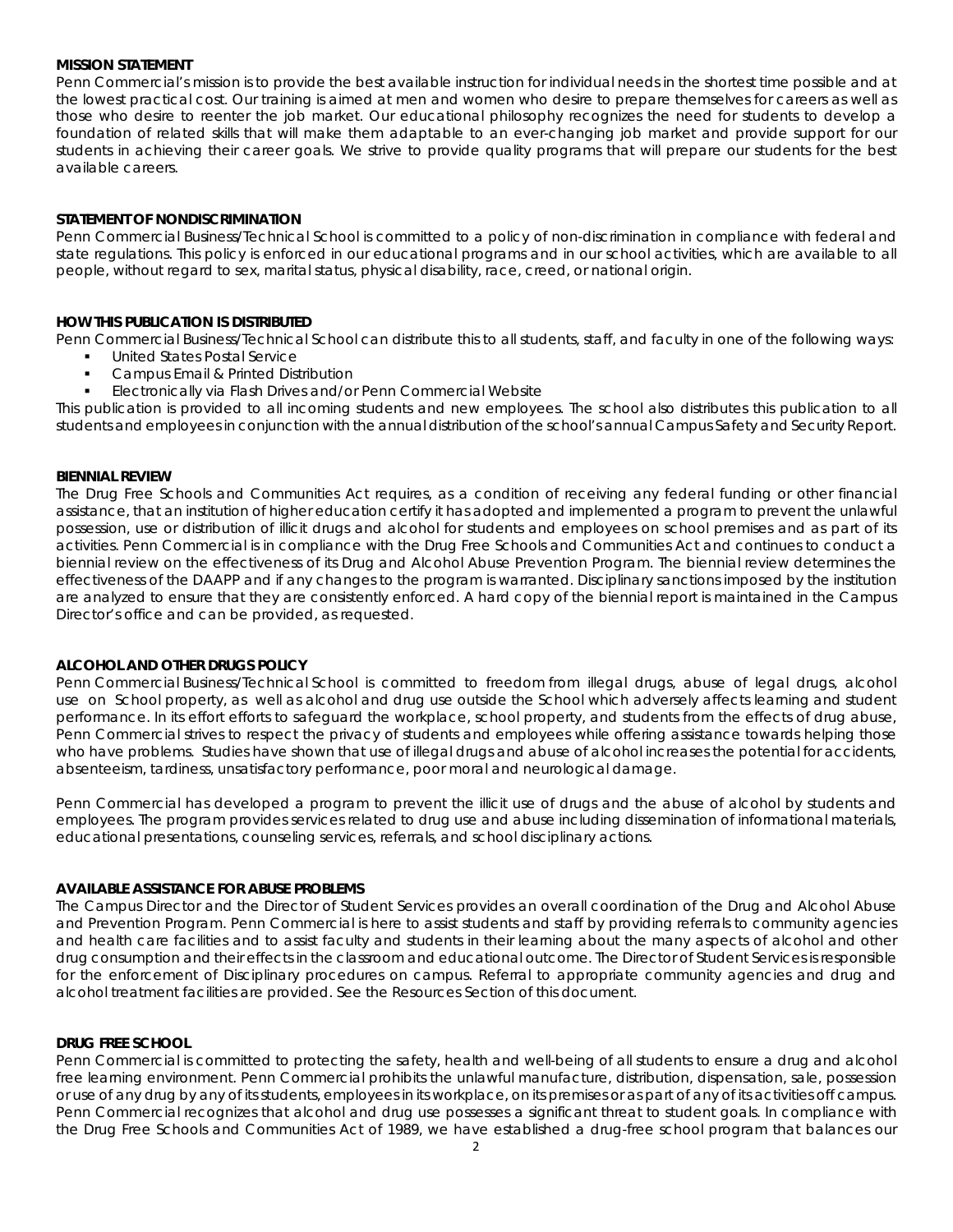respect for individuals with the need to maintain an alcohol and drug free environment. One of the goals of Penn Commercials Drug and Alcohol Abuse Prevention Program (DAAPP) is to encourage students to voluntarily seek help with alcohol and or drug problems. The Director of Student Services will work with student during this process, and a mandatory referral for treatment will be provided to the student as a requirement to return to class. Financial responsibility for recommended treatment belongs to the student. However, the ultimate decision to seek the recommended treatment belongs to the student. In addition, students found responsible for violating this policy are subject to suspension, termination, and/or the jurisdiction of the State of Pennsylvania as well as Federal Law. Penn Commercial reserves the right to require mandatory drug testing of any student who exhibits signs of being under the influence of alcohol or a controlled substance while attending classes or on Penn Commercial property. Students will be responsible for any costs associated with drug testing.

#### **HEALTH RISKS**

All drugs, including alcohol, can cause marked changes in behavior and have side effects. Their influences can affect the safety and well-being of the users as well as those around them.

Alcohol is a central nervous system depressant that is absorbed into the blood stream and transmitted to all parts of the body. Even low doses significantly impair the judgment and coordination required to drive a car safely, increasing the likelihood that a driver will be involved in an accident. Low to moderate doses reduce physical coordination and mental alertness, while increasing the incidence of aggressive behavior. Moderate to high doses of alcohol drastically impair an individual's ability to function, sometimes rendering a person unconscious. Long-term drinking of large quantities of alcohol can increase the risk of developing liver and heart disease, circulatory and stomach problems, various forms of cancer, and may cause irreversible brain damage.

Illicit drugs can interfere with important brain activities, including coordination, memory, and learning. They increase the risk of lung cancer, destroy liver cells, initiate severe weight loss, and may weaken the immune system. Users may also experience abdominal pain, nausea, vomiting, rapid heartbeat, and irregular breathing. Convulsions, coma, and death are also possible. Combining drugs can be fatal.

#### *See Controlled Substances - Uses and Effects Appendix A for more information.*

#### **FINANCIAL AID IMPLICATIONS OF DRUG OFFENSES**

Effective July 1, 2000, a conviction in a state or federal court for a drug-related offense may result in a student losing eligibility for federal financial aid. If you, the student, are convicted of a drug-related offense after you submit your FAFSA, you might lose eligibility for federal student aid, and you, the student, might be liable for returning any financial aid you received during a period of ineligibility. The period of ineligibility is dependent upon the type of conviction (sale or possession) and if there were previous offenses. If the student was convicted of both selling and possessing illegal drugs, they will be ineligible for the longer period.

#### **VIOLATIONS OF THE SAFETY SECTION REGARDING ALCOHOL AND DRUGS - STUDENT CODE OF CONDUCT POLICY**

Penn Commercial will impose disciplinary sanctions on faculty, staff, and students (consistent with local, state, and Federal laws described below) for violations of the DAAPP. Violations of the DAAPP will be referred to the Campus Director and the Director of Student Services for review, adjudication, and referral when appropriate. Disciplinary action may result from violations of this policy. All Penn Commercial students must follow the Student Code of Conduct as described herein and in the School Catalog while attending any Penn Commercial sponsored activity, class, or lab whether on campus or at an offsite field trip or externship.

#### **STUDENT CODE OF CONDUCT**

Penn Commercial recognizes its students as responsible and dedicated men and women who are preparing for career employment. An integral part of their career and professional development is the expectation that they conduct themselves during the education process in the same manner as will be expected in all employment situations. As members of Penn Commercial, students have responsibilities and duties commensurate with their rights and privileges. In this policy, Penn Commercial provides guidance to students regarding those standards of student conduct and behavior that it considers essential to its educational mission. This policy also provides guidance regarding the types of conduct that infringe upon the fulfillment of Penn Commercial's mission. Any student who is found to have violated the Student Code of Conduct policy is subject to sanctions, as listed below.

*Computer-Related Violations* - Use of computer equipment and/or time for unethical, illegal, unsafe, or inappropriate activities. Any violation of the Internet Usage Policy constitutes a violation of the Student Code of Conduct policy.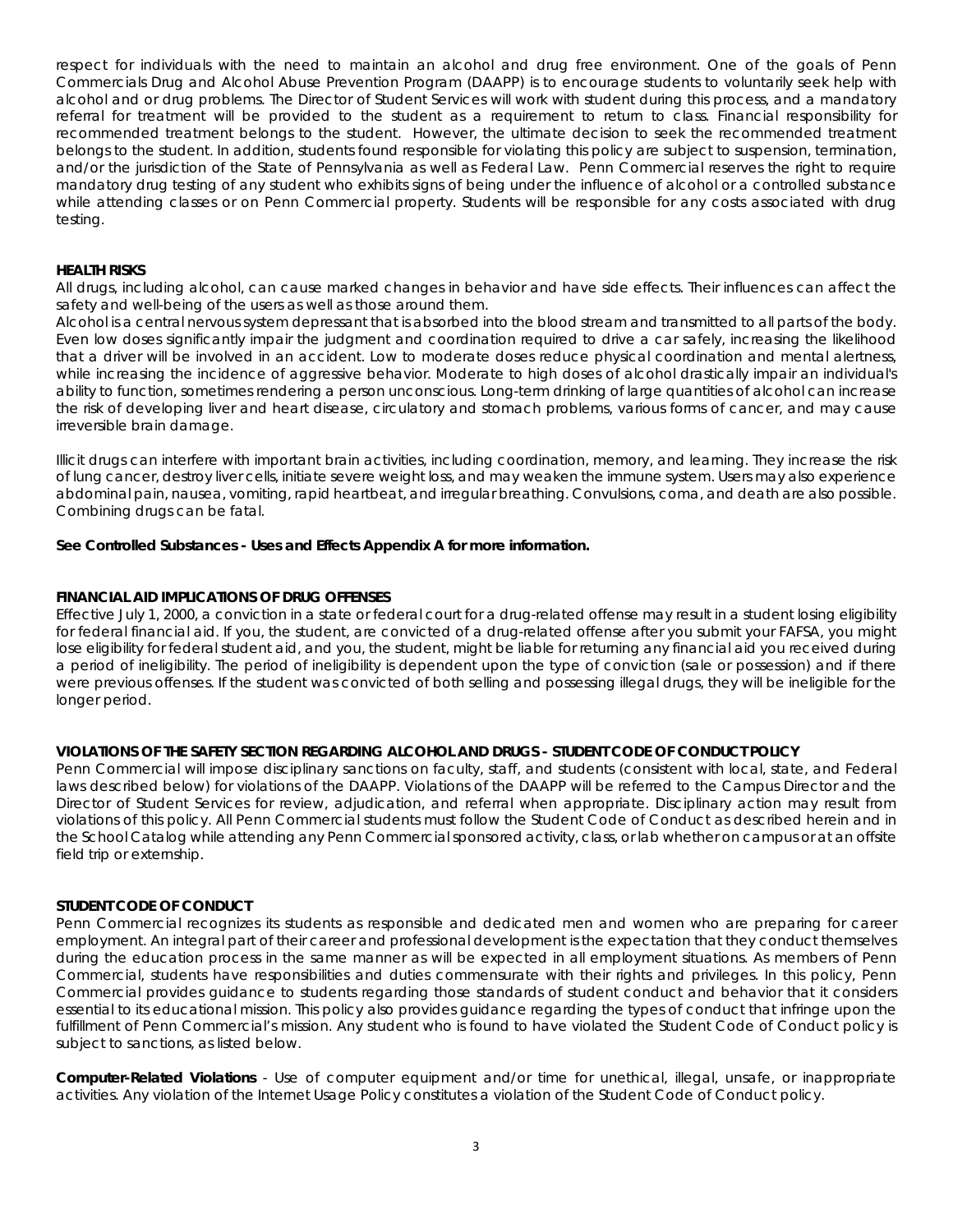*Damage to Property* - Purposefully and/or intentionally causing damage or destruction to school property, staff personal property or vehicles, vendor/guest property or vehicles, or student personal property or vehicles.

*Academic Dishonesty and Deception* - Examples of conduct that is prohibited includes but is not limited to:

- Plagiarizing or submitting the work of another as one's own.
- Cheating on any exam, quiz, or assignment, or collaborating with others on graded work without the clear, expressed consent of the relevant faculty member(s).
- Furnishing false information to any staff member at any time. This includes information provided during the application and enrollment process, throughout active enrollment, and at any time prior to completion of the intended degree.
- Furnishing false information on a resume, application (e.g., employment or externship application) or contract.
- Forging, altering or misusing any document, record or instrument of identification.

*Disorderly, Lewd, Indecent, or Obscene Conduct* - Conduct which causes a public alarm, annoyance, disruption or hazard on school premises or at a school-sponsored or school-supervised function, or externship/clinical site. Such activities also include, but are not limited to, inappropriate/obscene language and/or clothing, conduct which is intended to or results in the disruption or obstruction of teaching, daily school operations, disciplinary proceedings, or other school activities, on or off campus, or which prevents or obstructs school personnel from performing their duties.

*Firearms, Explosives and Weapons* - Possession or use of explosives, firearms or other weapons (including, but not limited to, knives, air pistols and air rifles), dangerous chemicals, or objects intended to be perceived as explosives, firearms, weapons or chemicals, or objects or devices designed to cause bodily harm in or upon school-owned or school-supervised property or

externship/clinical sites. Violations under this section also include the irresponsible possession or careless and dangerous use of any other object in such a way as to threaten or endanger any person or property.

Harassment, Physical Harm, Violence or Threats of - Causing physical harm to another person is assault, which is a crime. Threats, intimidation, harassment or engaging in any other conduct that threatens or endangers the physical, emotional and/or psychological health or safety of any person (staff, student, vendor/guest), or interferes with the education process, or which is intended to provoke violence by another, is prohibited. This includes but is not limited to threats of fighting/physical harm, verbal abuse or threat, sexual harassment, sexual assault, or sexual violence. Violation of the Campus Crime and Safety Report and harassment policies within are included.

*Safety Violations –* Conduct that violates any campus safety policy to include but limited to the Drug and Alcohol Abuse Prevention Program, possession or consumption of alcohol or illegal substances on or near school premises, setting fires or tampering with fire safety equipment, failure to exit during an emergency evacuation, bomb threats, or recurring dress code violations that are considered a safety hazard in the lab or at an externship/clinical site.

*Equal Opportunity* - Any violation of any section of the Student Code of Conduct policy that is motivated by the sex, race, color, religion, sexual orientation, ethnicity or national origin of another person is a violation of federal law. Acts of intimidation may be considered a hate crime under the Uniform Crime Code and subject to prosecution by federal authorities.

*Theft, Possession of Stolen Property and Extortion*- Theft is the unlawful taking of tangible school property or finances, or the property of staff, students, vendors/guests, externship/clinical property (facility or staff) with the intent to deprive the school or person of the property. Possession of stolen property includes taking possession of or receiving such property, knowing it to have been stolen.

*Trespassing* - Trespass is the entry or the attempt to enter any school facility, area, or room without permission or lawful authority or, except with such authority, against the will of the occupant or the individual in charge of the facility. Trespass also includes, but is not limited to, the unauthorized possession, duplication, or use of keys or key fobs to gain access to any school property.

*Failure to Comply* - Failure to comply with published School policies, disciplinary sanctions or directions of school officials authorized and acting pursuant to their prescribed duties.

*Violations of Law* - Violation of any federal, state, or local law is also a violation of the Student Code of Conduct policy.

*Sanctions* - The appropriate sanctions will be determined by school administration based on a number of factors including but not limited to severity of violation and recurrence and can include:

- Written warning
- Search of student property
- Suspension
- **Termination**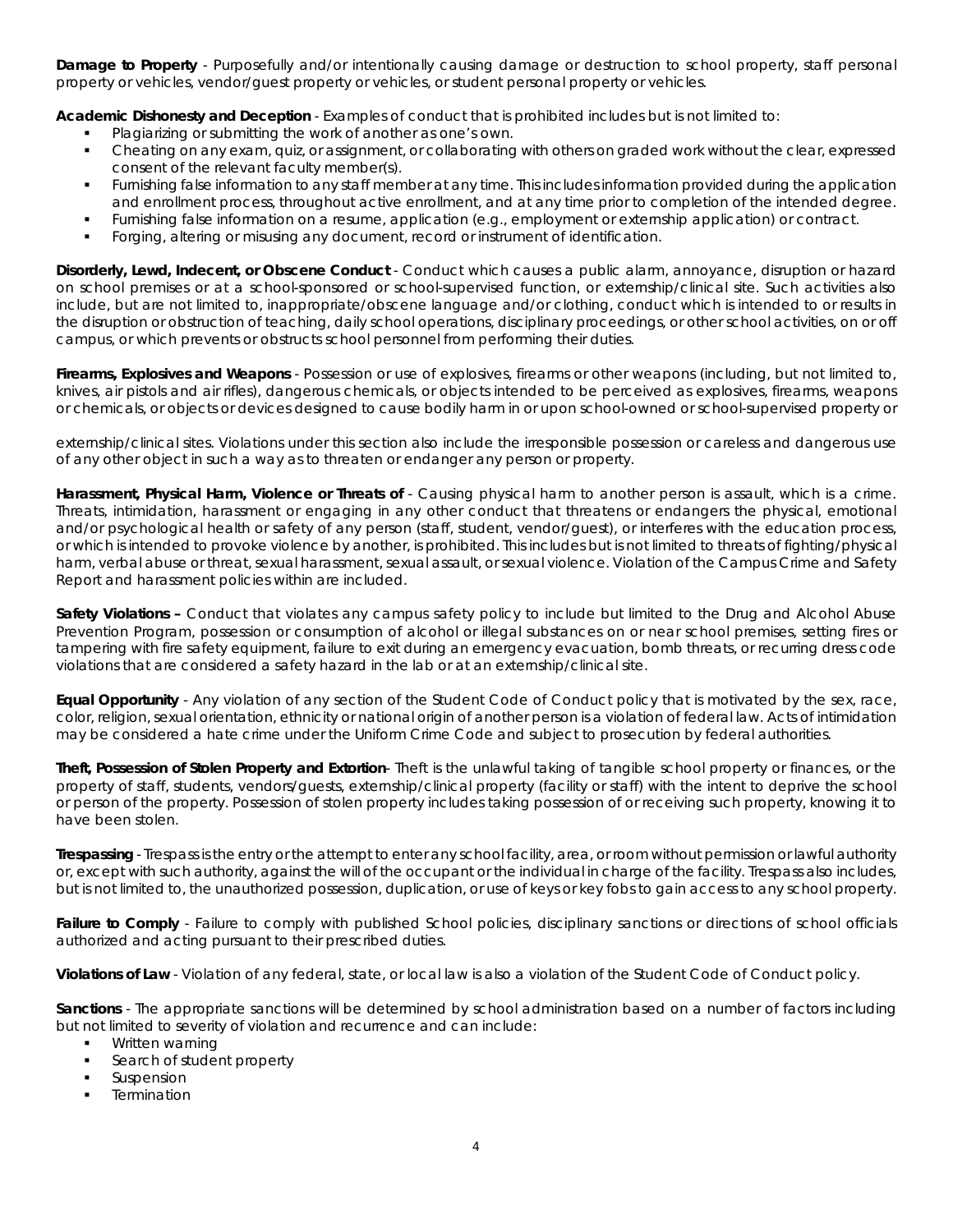*Restitution* - Compensation for loss or damage to property leased, owned, or controlled by the school. This may take the form of monetary or material replacement.

# **DRUG-FREE WORKPLACE FOR EMPLOYEES**

# *Purpose*

Penn Commercial is committed to protecting the safety, health and well-being of all employees and individuals in our workplace. We recognize that alcohol and drug use pose a significant threat to our goals. We have established a drug-free workplace program that balances our respect for individuals with the need to maintain an alcohol and drug free environment.

# *Responsibilities*

A safe and productive drug free workplace is achieved through cooperation and shared responsibility. Both employees and supervisors have important roles to play.

All employees are required to not report to work or be subject to duty while their ability to perform job duties is impaired due to on-or off-duty use of alcohol or other drugs. In addition, employees are encouraged to:

- Be concerned about working in a safe environment;
- Report dangerous behavior to their supervisor.

It is a supervisor's responsibility to:

- Inform employees of this policy;
- Investigate reports of dangerous practices;
- Document negative changes and problems in performance.

Communicating our Drug-Free Workplace Policy to both employees and supervisors is critical to our success. To ensure all employees are aware of their role in supporting this policy:

- All employees will receive a written copy of the policy;
- The policy will be reviewed in orientation sessions with new employees;
- Every supervisor will receive training to help him/her recognize and manage employees with alcohol and other drug problems.

# *To Whom Does This Policy Apply?*

Any individual who conducts business for Penn Commercial, is applying for a position or is conducting business on Penn Commercial's property is covered by this policy. Penn Commercial's Drug-Free Workplace Policy is intended to apply whenever anyone is representing Penn Commercial or conducting business for Penn Commercial.

# *Prohibited Conduct*

It is a violation of Penn Commercial's Drug-Free Workplace Policy to manufacture, use, possess, sell, trade, be under the influence of and/or offer for sale alcohol, illegal drugs or intoxicants while on Penn Commercial's property or while conducting business for Penn Commercial.

Employees taking prescribed medication under the direction of a physician are responsible for being aware of any effect such medication may have on the performance of their job duties and must promptly report to their immediate supervisor the use of any medication which might impair their ability to perform their job. Employees who are impaired due to such use which has not been reported will not be permitted to work and may be subject to discipline up to and including discharge. Any employee who is convicted of a criminal drug violation in the workplace must notify Penn Commercial in writing within five (5) calendar days of the conviction. Penn Commercial will take appropriate action within thirty (30) days of notification. Federal contracting agencies will be notified when appropriate. Entering Penn Commercial's property constitutes consent to searches and inspections. If an individual is suspected of violating the Drug-Free Workplace Policy, he/she may be asked to submit to a search or inspection at any time. Searches can be conducted of pockets and clothing; lockers, wallets, purses, briefcases and lunchboxes; desks and workstations; and vehicles. Participation in searches is a mandatory condition of employment.

# *Drug Testing*

To ensure the accuracy and fairness of a testing program, all testing will be conducted according to DHHS/SAMHSA guidelines where applicable and will include a screening test; a confirmation test; the opportunity for a split sample; review by a Medical Review Officer, including the opportunity for employees who test positive to provide a legitimate medical explanation, such as a physician's prescription, for the positive result; and a documented chain of custody. All drug-testing information will be done at Med Express and will be maintained in separate confidential records. An employee will be subject to the same consequences of a positive test if he/she refuses the screening or the test, adulterates or dilutes the specimen, substitutes the specimen with that from another person or sends an imposter, refuses to sign the required forms or refuses to cooperate in the testing process in such a way that prevents completion of the test. Each employee, as a condition of employment, may be subject to reasonable suspicion drug and alcohol testing and random drug testing. The substances that will be tested for are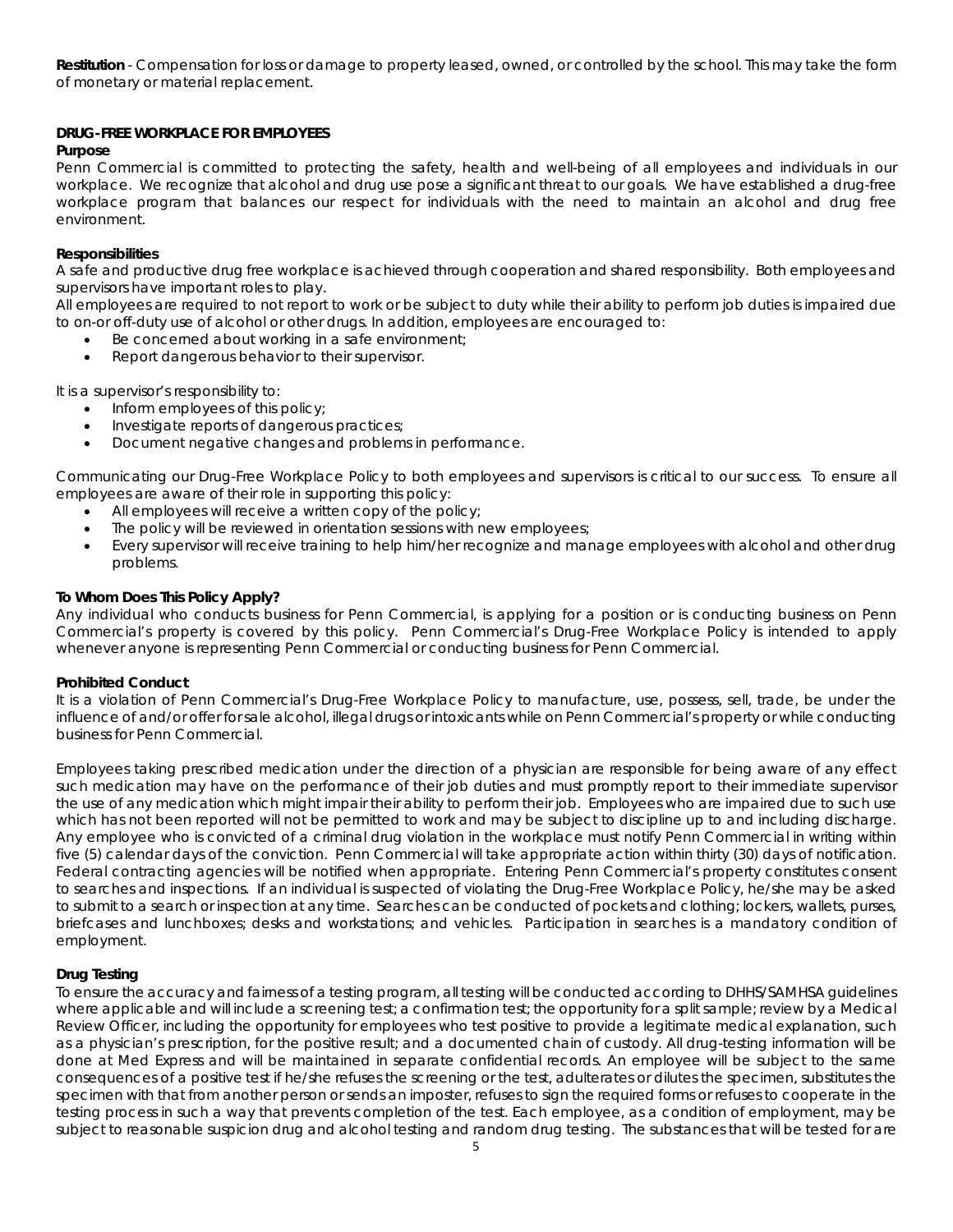amphetamines, cannabinoids, cocaine, opiates, phencyclidine (PCP) and alcohol. Testing for the presence of alcohol will be conducted by analysis of breath. Testing for the presence of the metabolites of drugs will be conducted by the analysis of urine.

# *Consequences for Violating the Drug-Free Workplace Policy*

Any employee who tests positive or who otherwise violates this policy will be discharged immediately. One of the goals of Penn Commercial's Drug-Free Workplace Policy is to encourage employees to voluntarily seek help with alcohol and/or drug problems through the Employee Assistance Program offered through the UPMC insurance plan. The phone number for assistance can be found on the back of the individual's provider card. If, however, an individual violates the policy, the consequences are serious. Treatment for alcoholism and/or other drug use disorders may be covered by the employee's health care benefit plan. However, the ultimate financial responsibility for recommended treatment belongs to the employee. Faculty and staff members may also be referred to the providers located in the resource section of this booklet and available county agencies.

# *Discipline Policy for Employees*

Penn Commercial expects employees to maintain certain standards of performance, safety and conduct. Penn Commercial does not tolerate such behavior as stealing, dishonesty, insubordination, drinking alcoholic beverages during business hours, or use of a controlled substance during business hours. In addition, repeated tardiness, excessive absenteeism, and failure to comply with school policies are not acceptable. These examples are not all inclusive but are just a small sample of behavior that will not be tolerated by Penn Commercial.

Generally, these standards are recognized and observed by faculty and staff members without any need for action by supervisors. Penn Commercial has the right to discipline employees who do not abide by these standards.

The following steps cover the normal pattern of discipline for employees:

- A written warning will be issued to the employee. This warning will contain a statement of the problem, what corrections are necessary, and the date by which the improvements should occur. The employee will be asked to sign the form indicating that he/she has read it. A copy will be placed in the employee's personnel file, and a copy will be given to the employee.
- If the performance problem reoccurs after the written warning, disciplinary action up to and including discharge may occur.
- Written warnings will be removed from an employee's personnel file after two (2) years of active employment if there have been no subsequent warnings.

Penn Commercial reserves the right to deviate from the above guidelines and immediately terminate or discipline any employee as it considers necessary in the individual circumstances. Serious infractions that may result in immediate dismissal include, but are not limited to, violations of the Confidentiality Policy, Attendance Policy, Cell Phones/Personal Cell Phone Use Policy, Anti-Discrimination/Anti-Harassment Policy or Drug-Free Workplace Policy, stealing, insubordination, dishonesty, fraud, or clear cases where conflict of interest has been violated.

# *Violations of Law*

If a student or employee is charged with a violation of Federal, state, or local laws or regulations occurring away from the school, disciplinary action may be instituted and sanctions imposed against the student or employee when the school has a reasonable belief that the health, safety, or welfare of the Penn Commercial community is threatened. Disciplinary procedures may be instituted against a student or employee charged with violation of a law that is also a violation of the student and employee conduct policies. Proceedings under this policy may be carried out prior to, simultaneously with, or following civil or criminal proceedings off-school premises. Penn Commercial will cooperate fully with law enforcement and other agencies in the enforcement of criminal laws on school property.

# **LOCAL, STATE AND FEDERAL SANCTIONS**

# *The Drug-Free Schools and Communities Act*

In 1989, the Federal government adopted the Drug- Free Schools and Communities Act. As a condition of receiving Federal grants, Penn Commercial must certify that it is in compliance with this law. This means that underage drinking is not only a violation of state law, but also a violation of school policy and will be sanctioned under Penn Commercial's student conduct system.

#### *Pennsylvania and Federal Laws*

All members of the Penn Commercial community must adhere to all applicable local, state, and federal laws related to the sale and use of alcoholic beverages and other drugs and controlled substances.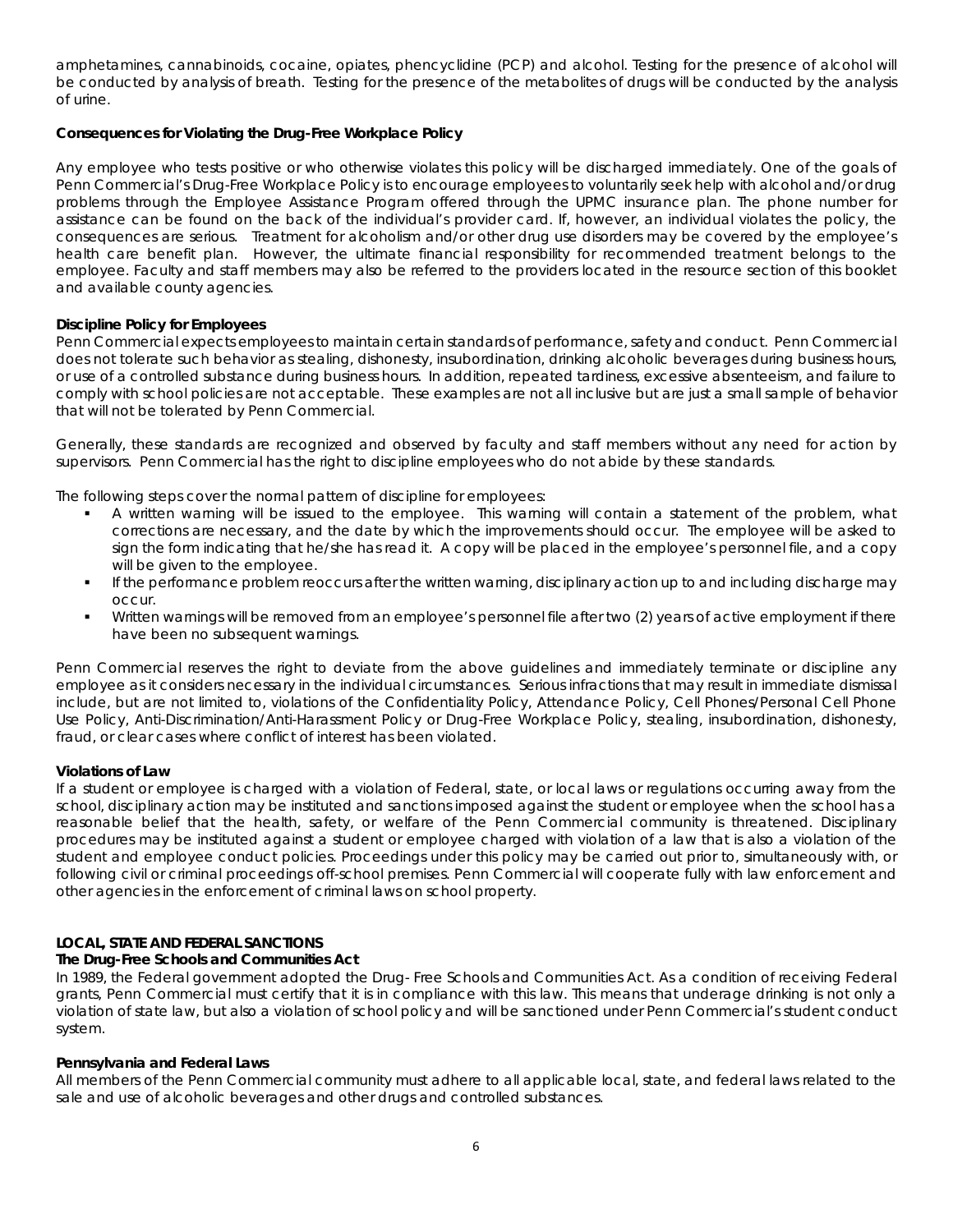#### *Policy on Alcoholic Beverages*

Pennsylvania Act 31 governs all matters relating to alcohol. As a member of the Penn Commercial community, students, faculty, and staff ore required to observe Pennsylvania law. No person under the age of 21 is permitted to purchase, consume, transport, or possess alcoholic beverages. Alcoholic beverages will be confiscated from students who are under 21 years of age. Failure to comply will result in further disciplinary action. Students, faculty and staff must abide by the terms of the policy. Furthermore, the Drug-Free Workplace Act of 1998 requires any employee to notify the Vice-President of Operations of any conviction under a criminal drug statue for violations occurring on or off campus premises while conducting Penn Commercial business. A report of the conviction must be made within five days following the conviction. Persons age 21 and over violate Pennsylvania law when they furnish alcohol to a minor. A fine of up to \$2,500.00, or imprisonment up to three months for failure to pay any fine, will be imposed. Repeat offenders will be fined at least \$300.00 and may be imprisoned for up to one year.

### *Policy on Illegal Drugs*

Penn Commercial strictly adheres to the federal and state laws that prohibit the distribution, sale, or use of controlled substances. Students illegally possessing, distributing, or using any controlled substance or paraphernalia will be subject to immediate disciplinary action. Please note: the odor of marijuana is also grounds for disciplinary action.

# **LEGAL SANCTIONS - LAWS GOVERNING ALCOHOL AND DRUGS**

#### *Alcohol*

Under Pennsylvania state law, a person less than 21 years of age may not purchase, consume, possess, or transport alcohol. Any person convicted of violating this law will have her/his driver's license suspended for ninety (90) days. A second offense will result in a one-year suspension of driving privileges and a fine up to \$500. Additionally, any person who intentionally provides alcohol to a person less than 21 years of age is guilty of a misdemeanor of the third degree, which carries a fine of at least \$1,000 for the first (1st) offense.

Pennsylvania state law allows a driver to be considered intoxicated and charged with driving under the influence (DUI) if she/he has symptoms of intoxication and blood-alcohol content (BAC) greater than 0.08 percent. A BAC of 0.08 percent can be obtained by consuming a little less than one (1) drink per hour. A driver will be charged with DUI if her/his BAC exceeds 0.08 percent. Additionally, Pennsylvania state low penalizes public drunkenness and defines it as: ''A person is guilty of a summary offense if he/she appears in any public place manifestly under the influence of alcohol to the degree he/she may endanger himself/herself or other persons or property, or annoy persons in his/her vicinity."

#### *Drugs*

Both Federal and state laws impose sanctions for the possession, use, and distribution of illegal drugs. The sanctions for any given offense depend on the type and quantity of the drug involved and whether the offense is possession, use, or distribution. Under federal law, simple possession of a controlled substance carries a penalty of imprisonment for up to one (1) year, plus a minimum fine of \$1,000. If the controlled substance contains a cocaine base and the amount exceeds five (5) grams, the first-time offender will be imprisoned for not less than five (5) years and not more than twenty (20) years and fined. Also under federal law, any person 18 or more years old who distributes drugs to anyone under age 21 will be imprisoned or fined, or both, up to twice what is otherwise provided by law, with a minimum prison sentence of one (1) year. This same penalty applies to any person who distributes or possesses with intent to distribute drugs to anyone within 1,000 feet of a college campus. Pennsylvania law imposes similarly strict sanctions on the unlawful use, possession, and distribution of drugs. In addition to imposing fines and imprisonment for violation of its drug laws, Pennsylvania will seize all of the violator's property that was used in committing the crime.

# **State and Federal Sanctions**

The following is a summary description of the legal sanctions under state and federal law for the unlawful possession or distribution of illicit drugs and alcohol.

# *State penalties and sanctions for illegal possession, sale, or delivery of a controlled substance:*

 The Controlled Substance, Drug, Device and Cosmetic Act, 35 P.S. § 780-101 et seq. sets up five schedules of controlled substances based on potential for abuse, dangerousness, and medical uses. The act prohibits, among other things, the manufacture, distribution, sale, or acquisition by misrepresentation or forgery of controlled substances except in accordance with the act, as well as the knowing possession of controlled substances unlawfully acquired. Penalties for first-time violators of the act range from thirty (30) days imprisonment, a \$500 fine, or both, far possession or distribution of a small amount of marijuana or hashish, but which was not for sale, to fifteen (15) years imprisonment, a \$250,000 fine, or both, for the manufacture or delivery of a Schedule I or Schedule II narcotic.

Fines and terms of imprisonment may be doubled under certain circumstances, including the distribution of a controlled substance to a person under 18 years of age or a conviction for a second or subsequent offense.

 18 Pa. C.S. §§ 6314, 6317. A person over 18 years of age who is convicted for violating the Controlled Substance, Drug, Device and Cosmetic Act shall be sentenced to a minimum of at least one (1) year total confinement if the delivery or possession with intent to deliver of the controlled substance was to a minor. If the offense is committed within 1,000 feet of the real property on which is located a public, private, or parochial school or a college or university or within 250 feet of the real property on which is located a recreation center or playground or on a school bus ("drug free school zones"), the person shall be sentenced to an additional minimum sentence of at least two (2) years total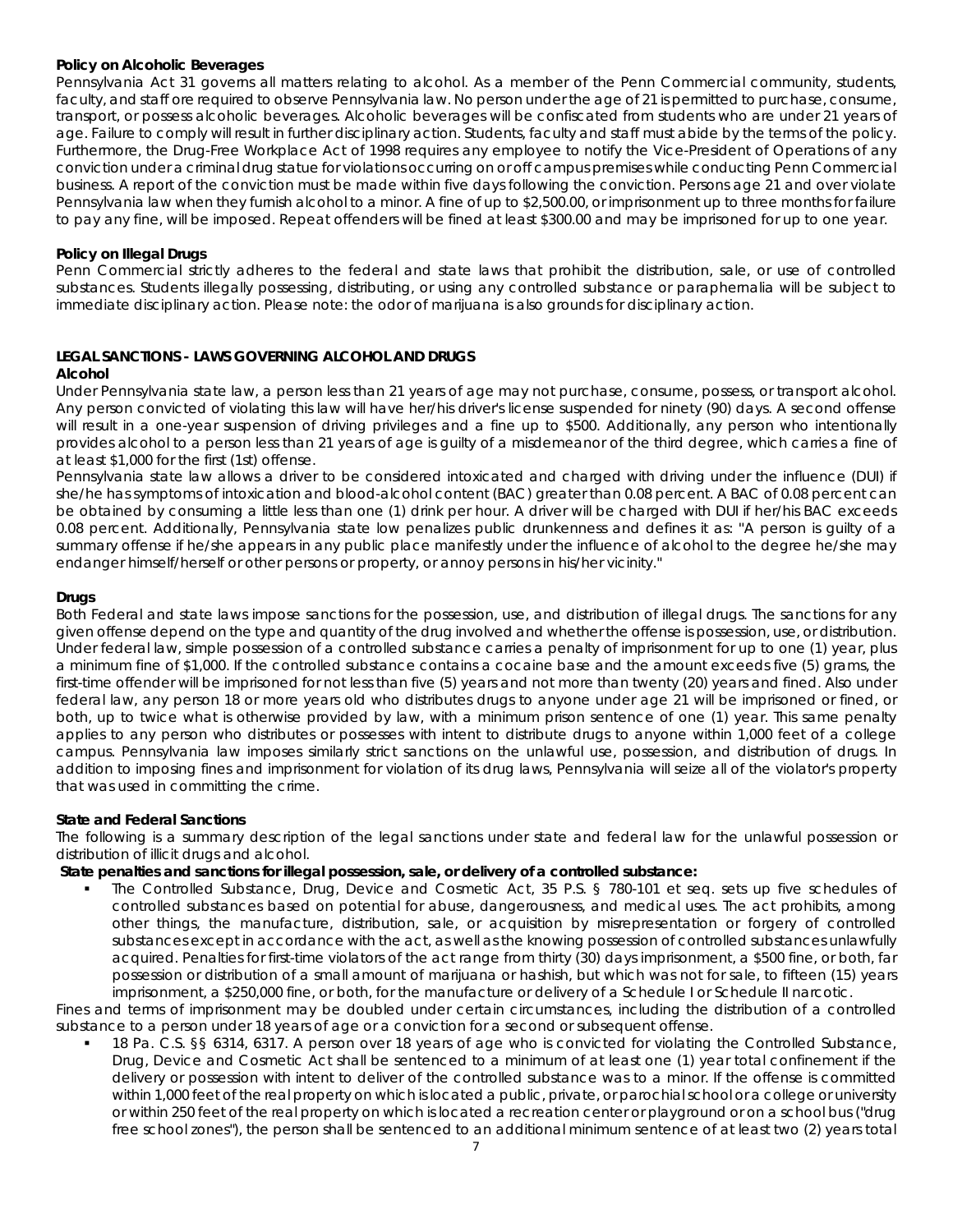confinement. Such offenses not involving minors in drug-free school zones are subject to a mandatory minimum of two (2) years of total confinement.

- The Pharmacy Act of 1961, 63 P.S. § 390-8 prohibits, among other things, procuring or attempting to procure drugs by fraud, deceit, misrepresentation, or subterfuge or by forgery or alteration of a prescription. The first offense is a misdemeanor, with a maximum penalty of one (1) year of imprisonment, a \$5,000 fine, or both. For each subsequent offense, the maximum penalty is three (3) years of imprisonment, a \$15,000 fine, or both.
- The Vehicle Code, 75 Pa. C.S. § 3802 et seq. prohibits driving, operating, or being in actual physical control of the movement of a vehicle while under the influence of alcohol or a controlled substance, or both, if the driver is thereby rendered incapable of safely driving, operating, or being in actual physical control of the movement of the vehicle or if the alcohol concentration in the individual's blood or breath exceeds the stated limits. Penalties for first- time violators of the act range from a mandatory term of six (6) months' probation, a \$300 fine, or both, to a maximum of seventy-two (72) hours' imprisonment, a \$5,000 fine, or both. Penalties for subsequent violations increase to a maximum of not less than one (1) year imprisonment, a \$10,000 fine, or both. In addition to the above penalties, the court has discretion to order any or all of the following: highway safety training, drug or alcohol treatment, community service, attendance at a victim-impact panel, use of an ignition interlock device, and/or suspension of operating privileges.

# **Drugs -federal penalties and sanctions for illegal possession or trafficking of a controlled substance:**

- 21 U.S.C.S. § 844(a}. For the first conviction: up to one (1) year of imprisonment and tine of at least \$1,000, or both. After one (1) prior drug conviction: at least fifteen (15) days' imprisonment, not to exceed two (2) years, and fine of at least \$2,500. After two (2) or more prior drug convictions: At least ninety (90) days' imprisonment, not to exceed three (3) years, and fine of at least \$5,000. The special sentencing provisions for possession of flunitrazepam (the "date rape drug") include imprisonment not to exceed three (3) years and fine of at least \$1,000.
- The special sentencing provisions for possession of a mixture or substance that contains a cocaine base (i.e., crack} are: a mandatory minimum of at least five (5) years' imprisonment, not to exceed twenty (20) years, and fine of at least \$1,000, if: (i} this is a first (1st} conviction and the amount possessed exceeds five (5) grams; (ii} this is a second (2nd) conviction and the amount possessed exceeds three (3) grams; or (iii} this is a third (3rd} or subsequent conviction and the amount possessed exceeds one (1) Gram.

In addition to the above penalties, the court has discretion, upon conviction, to order a fine in the amount of the reasonable costs of the investigation and prosecution of the offense.

- 21 U.S.C.S. §§ 853(a} and 881(a}. This statute allows for the forfeiture of personal and real property used, or intended to be used, to possess or to facilitate possession of a controlled substance if that offense is punishable by more than one (1) year of imprisonment (see special sentencing provisions above for cocaine-based drugs, such as crack). Additionally, this allows for the forfeiture of money, controlled substances, drug paraphernalia, firearms, books and records, vehicles, boats, aircraft or any other conveyance used, or intended to be used, to transport or facilitate the transportation, sale, receipt, possession, or concealment of a controlled substance or any raw materials, products, or equipment of any kind which are used, or intended for use, in manufacturing, compounding, processing, delivering, importing, or exporting any controlled substance.
- 20 U.S.C.S.§ 1091{r). A student who has been convicted of any offense under any federal or state law involving the possession or sale of a controlled substance for conduct that occurred during a period of enrollment for which the student was receiving any grant, loan, or work assistance under federal law, shall not be eligible to receive any grant, loan, or work assistance during the period beginning on the date of such conviction and ending after the interval specified as follows. If convicted of an offense involving the possession of a controlled substance: first (1st} offense, the student is ineligible for one (1) year; second  $(2^{nd})$  offense, the student is ineligible for two  $(2)$  years; third  $(3rd)$ offense, the student is ineligible indefinitely. If convicted of an offense involving the sole of a controlled substance, the penalty for the first (1st) offense is on ineligibility period of two (2) years; the penalty for a second (2nd) offense is ineligibility for on indefinite period.

A student whose eligibility has been suspended under the above paragraph may resume eligibility before the end of the ineligibility period if (a) the student satisfactorily completes a drug rehabilitation program that (i) complies with such criteria as prescribed by regulations and (ii) includes two (2) unannounced drug tests; (b) the student successfully passes two (2) unannounced drug tests conducted by a drug rehabilitation program that complies with such criteria as prescribed by regulations; or (c) the conviction is reversed, set aside, or otherwise rendered not valid.

 21 U.S.C.S. § 862 The following penalties are for possession of a controlled substance. Penalties are increased for trafficking.

Denial of federal benefits, such as grants, contracts, loans, and professional and commercial licenses, up to one (1) year for the first (1st) offense and up to five (5) years for the second (2nd) and subsequent offenses

 18 U.S.C.S. § 922(g). Under this statute, one who is on unlawful user of, or addicted to, controlled substances is ineligible to own or possess firearms or ammunition.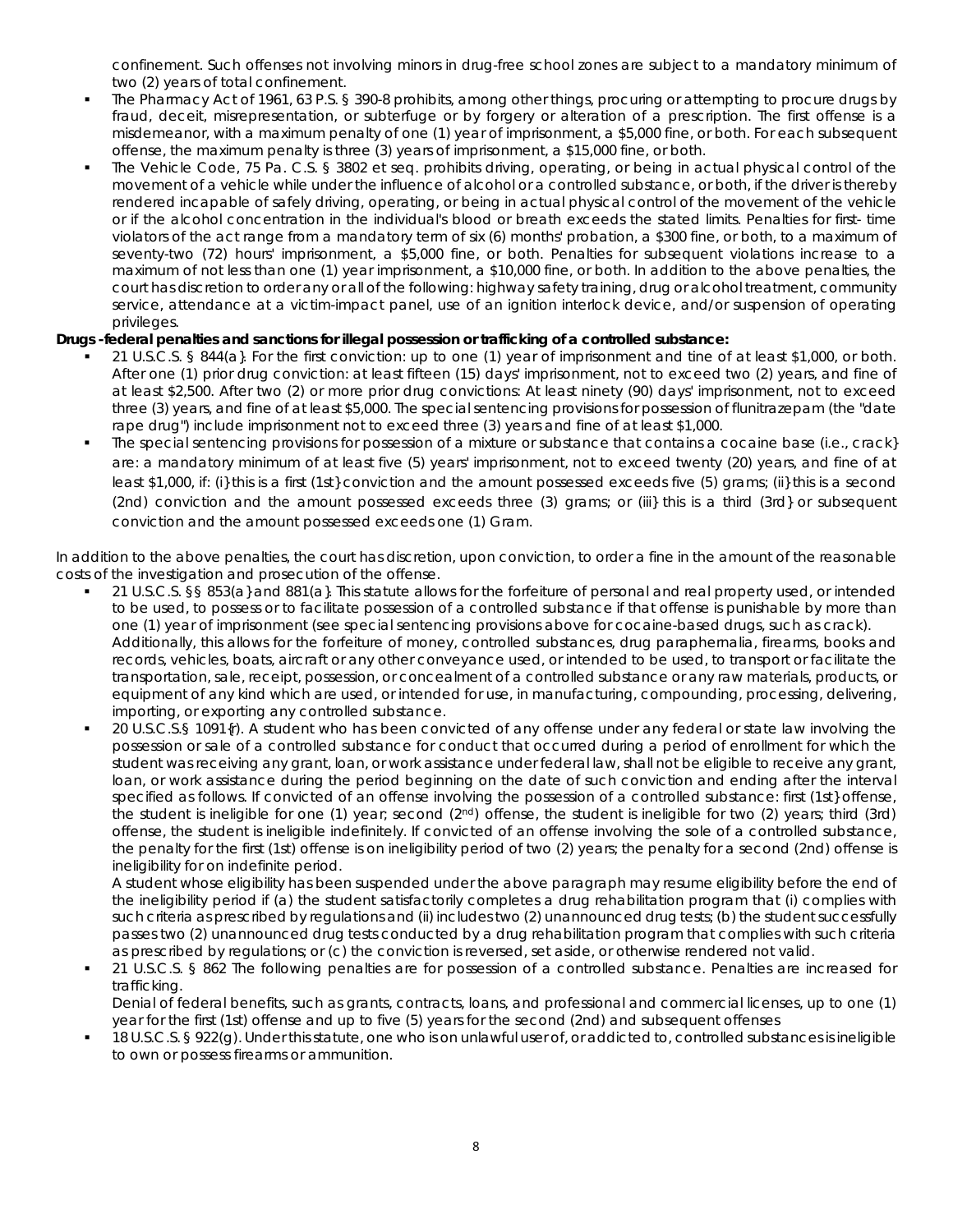Miscellaneous statutes. Revocation of certain federal licenses and benefits, e.g., pilot licenses, public housing tenancy, etc., are vested within the authorities of individual federal agencies.

# *Alcohol*

# *State penalties and sanctions for illegal possession or other violations:*

The Pennsylvania Liquor Code, 47 P.S. § 1-101 et seq., controls the possession and sole of alcoholic beverages within the commonwealth. The code (in conjunction with portions of the Pennsylvania statutes pertaining to crimes and offenses involving minors, 18 Po. C.S.A. §6307 et seq.) provides as follows:

- It is a summary offense for a person under the age of 21 to attempt to purchase, consume, possess, or knowingly and intentionally transport any liquor or molt or brewed beverages. The penalty for a first (1st) offense is suspension of driving privileges for ninety (90) days, a fine up to \$300, and imprisonment for up to ninety (90) days; for a second (2nd) offense, suspension of driving privileges for one (1) year, a fine up to \$500, and imprisonment for up to ninety (90) days; and for a subsequent offense, suspension of driving privileges for two (2) years, a fine up to \$500, and imprisonment for up to ninety (90) days. Multiple sentences involving suspension of driving privileges must be served consecutively.
- It is a crime intentionally and knowingly to sell or intentionally and knowingly to furnish or to purchase with the intent to sell or furnish, any liquor or molt or brewed beverages to any minor (under the age of 21) "Furnish" means to supply, give, or provide to, or allow a minor to possess on premises or property owned or controlled by the person charged. The minimum fine for a first (1st) violation is \$1,000; \$2,500 for each subsequent violation; and imprisonment for up to one (1) year for any violation.
- It is a crime for any person under 21 years of age to possess on identification card falsely identifying that person as being 21years of age or older, or to obtain or attempt to obtain liquor or molt or brewed beverages by using a false identification card. The penalty for a first (1st) offense is suspension of driving privileges for ninety (90) days, a fine up to \$300, and imprisonment for up to ninety (90) days; for a second (2nd) offense, suspension of driving privileges for one (1) year, a fine up to \$500, and imprisonment for up to one (1) year; and for a subsequent offense, suspension of driving privileges for two (2) years, a fine up to \$500, and imprisonment for up to one (1) year.
- It is a crime intentionally, knowingly, or recklessly to manufacture, make, alter, sell, or attempt to sell on identification card falsely representing the identity, birth date, or age of another. The fine is up to \$2,500 for the first (1st) violation; up to \$5,000 for subsequent violations; and imprisonment for up to two (2) years for any violation.
- It is a crime knowingly to misrepresent one's age to obtain liquor. Penalties are as stated in (c) above.
- It is a crime for any person to appear in any public place manifestly under the influence of alcohol to the degree that she/he may endanger herself/ himself or other persons or property, or annoy persons in her/his vicinity. The penalty is a fine up to \$300 and imprisonment for up to ninety (90) days.
- It is a crime knowingly, willfully, and falsely to represent that another is of legal age to obtain liquor or malt or brewed beverages. The penalty is a minimum fine of \$300 and imprisonment for up to one (1) year.
- It is a crime to hire, request, or induce any minor to purchase liquor or malt or brewed beverages. The penalty is a minimum fine of \$300 and imprisonment for up to one (1) year.
- Sales without a license or purchases from on unlicensed source of liquor or malt beverages are prohibited. It is unlawful to possess or transport liquor or alcohol within the commonwealth unless it has been purchased from a Pennsylvania State Liquor Store or in accordance with Liquor Control Board regulations.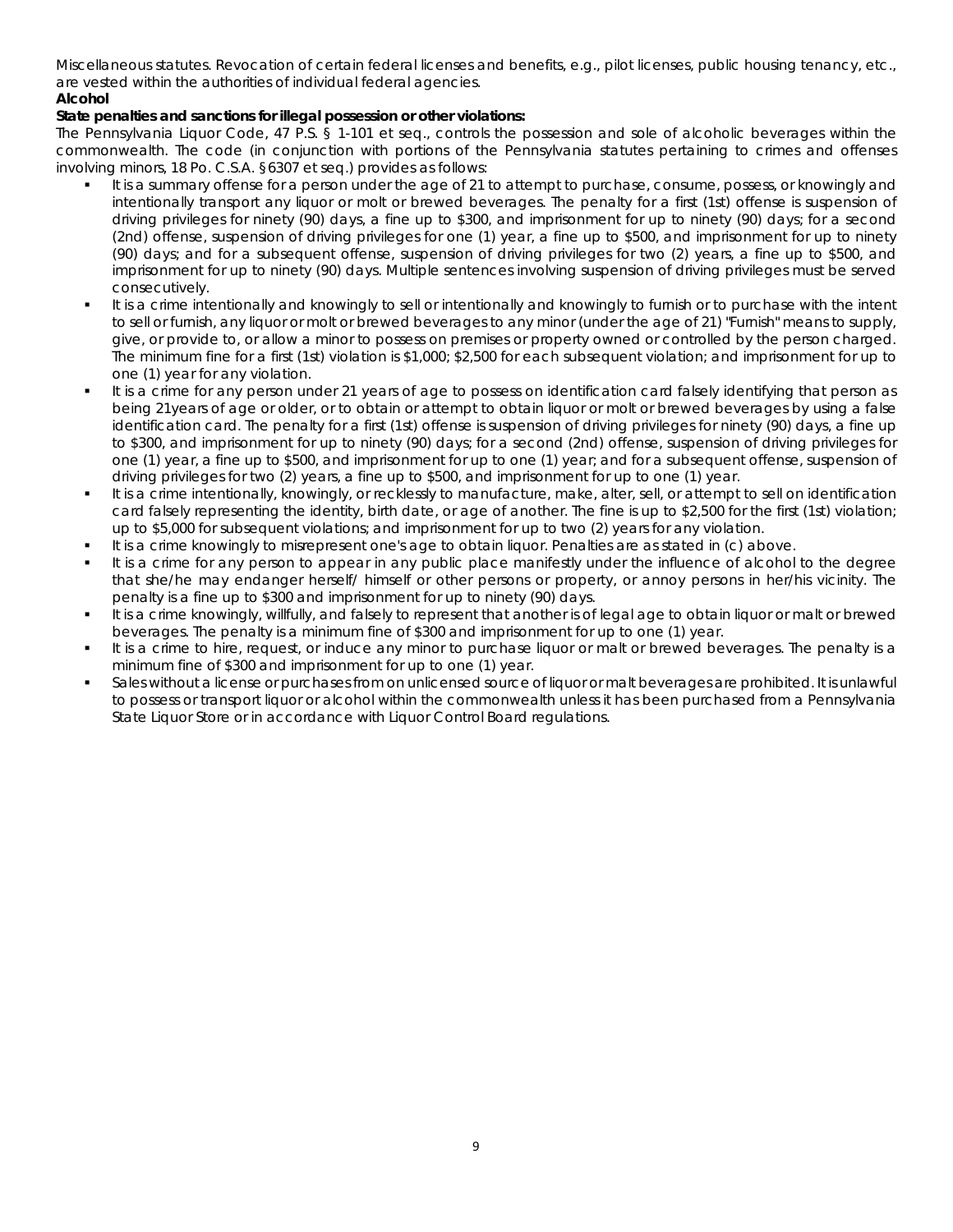#### **RESOURCES**

Controlled Substances-Uses and Effects; Federal Trafficking Penalties for Schedule I, II, II, IV and V (except Marijuana); Washington County Resource Guide Resource Guide / Mental Health and Drug and Alcohol Services

| <b>COL</b>   | Washington Health System Mercy Hospital     | 724.225.7000 |
|--------------|---------------------------------------------|--------------|
| $\sim$       | Ohio Valley General Hospital                | 412.777.6161 |
|              | • St. Clair Hospital                        | 412.942.4000 |
|              | • Canonsburg Hospital                       | 724.745.3908 |
| . н. н.      | Ambulance and Chair/Ambulance/EMS           | $9 - 1 - 1$  |
| $\mathbf{r}$ | South Strabane Fire Department: Emergency   | $9 - 1 - 1$  |
| <b>COL</b>   | South Strabane Police Department: Emergency | $9 - 1 - 1$  |
|              |                                             |              |

#### **SPHS C.A.R.E. Center**

75 Maiden Street Washington, PA 15301 Drug & Alcohol 724-228-2200 Behavioral Health 724-229-3430 DUI 724-229-5782 [www.sphs.org](http://www.sphs.org/)

The SPHS CARE Center supports and promotes the health and wellbeing of individuals and families with particular emphasis on eradicating the negative effects of substance abuse, sexual assault, and family dysfunction by providing counseling, education, advocacy, and other services to the community.

#### **Domestic Violence Services of Southwestern Pennsylvania**

724-223-9190 or 800-791-4000 [www.womens-shelter.com](http://www.womens-shelter.com/) Assistance for the victims of domestic violence

#### **Sexual Assault Hotline**

(SPHS C. A. R. E. Center STTARS Program, Sexual Trauma Treatment and Recovery Services) 351 West Beau Street, Suite 201 Washington, PA 15301 724-229-5007 or 888-480-7283 [www.sphs.org](http://www.sphs.org/)

#### **Abstinent Living at the Turning Point**

199 North Main Street Washington, PA 15301 724-228-2203 [www.abstinentliving.com](http://www.abstinentliving.com/) A halfway house for individuals receiving drug and alcohol treatment.

#### **Al-Anon Family Groups**

Adult/Children Center Presbyterian Church 204 37th Street Pittsburgh, PA 15201 800-628-8920

#### [www.pa-al-anon.org](http://www.pa-al-anon.org/)

The Al-Anon Family Groups, which includes Alateen, are a fellowship of relatives and friends of alcoholics who share their experience, strength, and hope in order to solve their common problems. They believe alcoholism is a family illness and that changed attitudes can aid recovery.

#### **Family Links**

843 Climax Street Pittsburgh, PA 15210 412-381-8230 [www.familylinks.org](http://www.familylinks.org/)

Drug and alcohol treatment services, mental health, developmental disabilities support services, family and youth services and crisis intervention.

#### **Gateway School & Community-Based Prevention Services**

375 Valley Brook Road Suite 102 McMurray, PA 15317-3370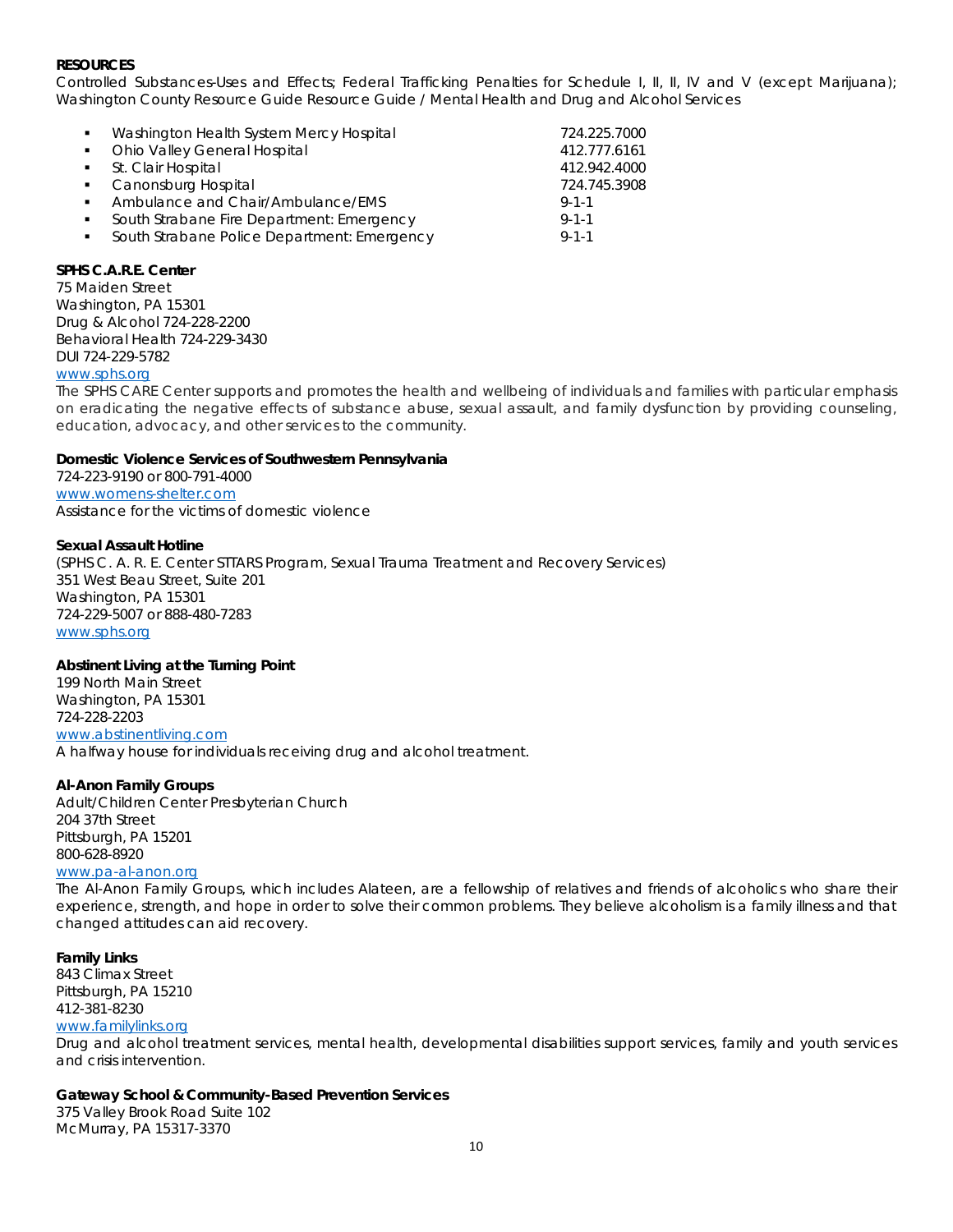# 724-941-2850

#### [www.gatewayrehab.org](http://www.gatewayrehab.org/)

A not-for-profit organization that offers addiction treatment and prevention services for adult men and women, educators, employers, families, healthcare professionals, parents, students, youth and young adults.

# **Greenbriar Treatment Center**

800 Manor Drive Washington, PA 15301 724-225-9700 or 800-637-HOPE (4673) [www.greenbriar.net](http://www.greenbriar.net/) An in-patient treatment/rehabilitation facility for drug/alcohol addiction.

# **Southwest Behavioral Care, Inc.**

(SPHS) 250 Chamber Plaza Charleroi, PA 15022-1607 724-489-0215 [www.sphs.org](http://www.sphs.org/)

Provides mental health services for children and adults. Also, summer therapeutic camps, individual and group therapy, school-based therapy and medication management.

# **Turning Point II**

**Outpatient** 90 W. Chestnut Street, Suite 510 Washington, PA 15301 724-222-0112

# [www.addictionmanager.org](http://www.addictionmanager.org/)

Outpatient Therapy tailored to meet the needs of adult and adolescent women and men clients to help them consolidate and integrate the skills and techniques they are learning through therapy sessions. Therapy includes *Problem Gambling* in addition to alcohol/drug addiction recovery.

# **Washington Drug & Alcohol Commission, Inc.**

Assessment Unit 90 West Chestnut Street, Suite 310 Washington, PA 15301 724-223-1181 or 800-247-8379 [www.wdacinc.org](http://www.wdacinc.org/) Assessment and referral to drug and alcohol intervention, prevention and treatment services.

# **Wesley Spectrum Services**

26 South Main Street Washington, PA 15301 724-222-7500

#### [www.wesleyspectrum.org](http://www.wesleyspectrum.org/)

Adult/Adolescent Drug and Alcohol outpatient assessments. A program for individuals with a dual diagnosis of mental illness and drug and alcohol abuse. Also, offers an intensive outpatient and partial hospitalization service for the dual diagnosis program.

#### **Healthcare Insurance Assistance**

Centerville Clinics 27 Highland Ave. Washington, PA 15301 724.222.5095 [www.centervilleclinics.com;](http://www.centervilleclinics.com/) [www.heathcare.gov](http://www.heathcare.gov/)

# **Southwestern Pennsylvania Legal Services, Inc.**

10 West Cherry Avenue Washington, PA 15301 724-225-6170 [www.splas.org](http://www.splas.org/)

# *Adult Education/Ged Instruction/Upgrading Basic Skills*

**Intermediate Unit 1** offers adult education classes for transitioning to postsecondary education or work on Tuesdays and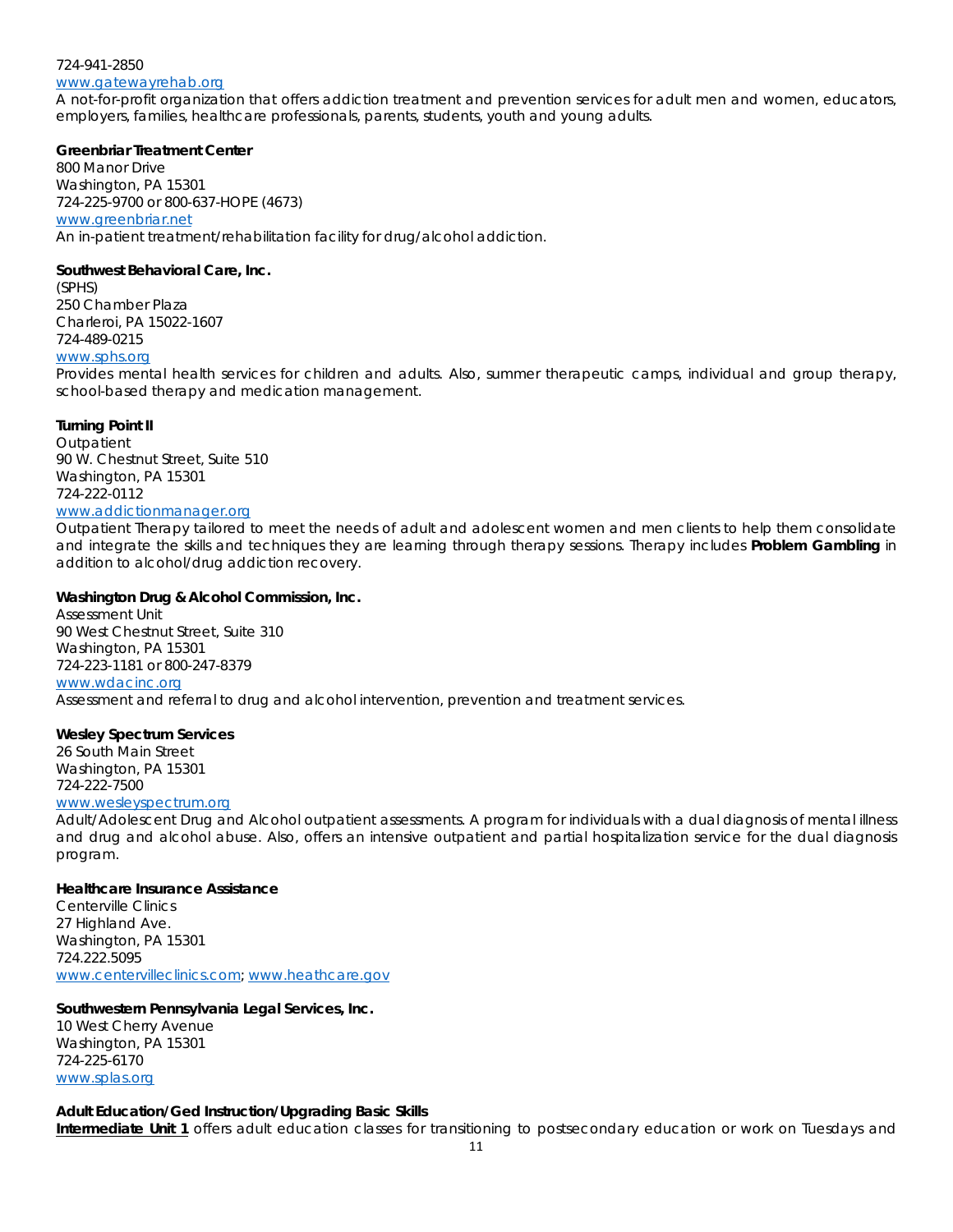Thursdays. The classes provide instruction in reading, writing, math, science and social studies in order to 1) prepare for a High School Equivalency Exam (GED or HiSet), 2) prepare for an entrance exam for postsecondary, and/or 3) brush up on skills for a job. Scholarships are available toward the cost of the GED exams. For more information call 724-938-3241 ext.417. **Intermediate Unit 1** offers English as a Second Language (ESL) classes and tutoring both as a group and on an individual basis. The IU 1 ESL Coordinator is Erin Vitale – 724-938-3241 x 414 or contact Jessica Luisi (Literacy Council of SW PA) at 724-228-6188 for more details and to schedule an appointment.

**Intermediate Unit 1** administers the HiSet exams monthly at **PACareerLink Mon Valley** located in Donora, PA. The HiSet is a paper and pencil test that is approved by the Pennsylvania Department of Education for High School Equivalency. It is an alternative to the GED test. Please call 724-938-3241 ext. 257 for more information on registration and scheduling. Please visit hiset.ets.org for more information regarding the test.

**Community Action Southwest** offers classes on Monday, Wednesday and Friday. The agency also offers classes at its office at 150 West Beau Street in Washington on Tuesday afternoons and until 7pm each Thursday. Their classes are designed to assist students to obtain their GED, improve their educational abilities, prepares you to attend a trade school or college or to get a job. Financial assistance may also be available to cover the cost of the GED exam. For more information, call 724-225-9550 ext. 437.

# *High School Equivalency (GED) Documents*

- To request a copy of transcript, diploma, or letter of verification of high school equivalency, visit [www.diplomasender.com.](http://www.diplomasender.com/) The cost for copies in the Commonwealth of PA is \$15.00.
- By phone: (855) 313-5799 between 8:30AM-6:00PM Central Standard Time. Additional charge of \$6.00 for phone orders.

# *Budget and Credit Counseling*

**Community Action Southwest** offers weekly Financial Fitness classes that focus on budgeting, spending, saving and borrowing. For more information, call 1-877-814-0788 Ext. 530.

**Community Action Southwest** has a matched-savings account program that provides a \$2 match for every \$1 saved up to a \$4,000 match for \$2,000 saved. Participants must be employed and willing to save towards purchasing a home, enrolling in a trade school or college or starting a small business.

# *Child Care*

*Child Care Information Services of Washington County (CCIS)* shares child care and children's services information. For parents who work at least 25 hours a week and meet the income guidelines, financial help for childcare is possible for children from birth to age 12. Call CCIS at 1-888-619-9908 or 724-228-6969.

# *Civil Service Information*

Applications, job announcements, summary of examinations, and instructions:

- State Civil Service at [www.scsc.state.pa.us](http://www.scsc.state.pa.us/)
- Federal Civil Service at [www.usajobs.gov](http://www.usajobs.gov/)
- Visit [http://employment.pa.gov](http://employment.pa.gov/) for non-civil-service state employment

Attend a workshop on applying for Civil Service jobs. See monthly workshop schedule for availability.

# *Dislocated Workers*

**Southwest Training Services, Inc.** offers job development and job search assistance. Call 724-229-1350, x292 to see if you qualify for training funds.

# **Fair Housing Law Center**

Southwestern PA Legal Services, Inc. [www.splas.org](http://www.splas.org/) 724-225-6170 or 1-800-846-0871. Primary provider of legal assistance and representation for low income citizens from Washington, Greene, Fayette, and Somerset Counties.

# *Finding a Job*

- Enroll on the PA CareerLink website at [www.jobgateway.pa.gov.](http://www.jobgateway.pa.gov/) Click on "Sign in/Register" tab.
- Access job postings in all of Pennsylvania's 67 counties on the website, and customize a search to fit your needs.
- The **Bureau of Workforce & Partnership Operations (BWPO)** and other partner staff provide individualized job search assistance, career guidance, and local labor market information on target potential employers.
- Job search and career reference books and brochures are available in the Career Resource Center (CRC).
- Career Exploration Tools are available online to explore work-related interests, assess transferrable skills, evaluate local career data, and virtually job shadow professionals in a wide range of careers.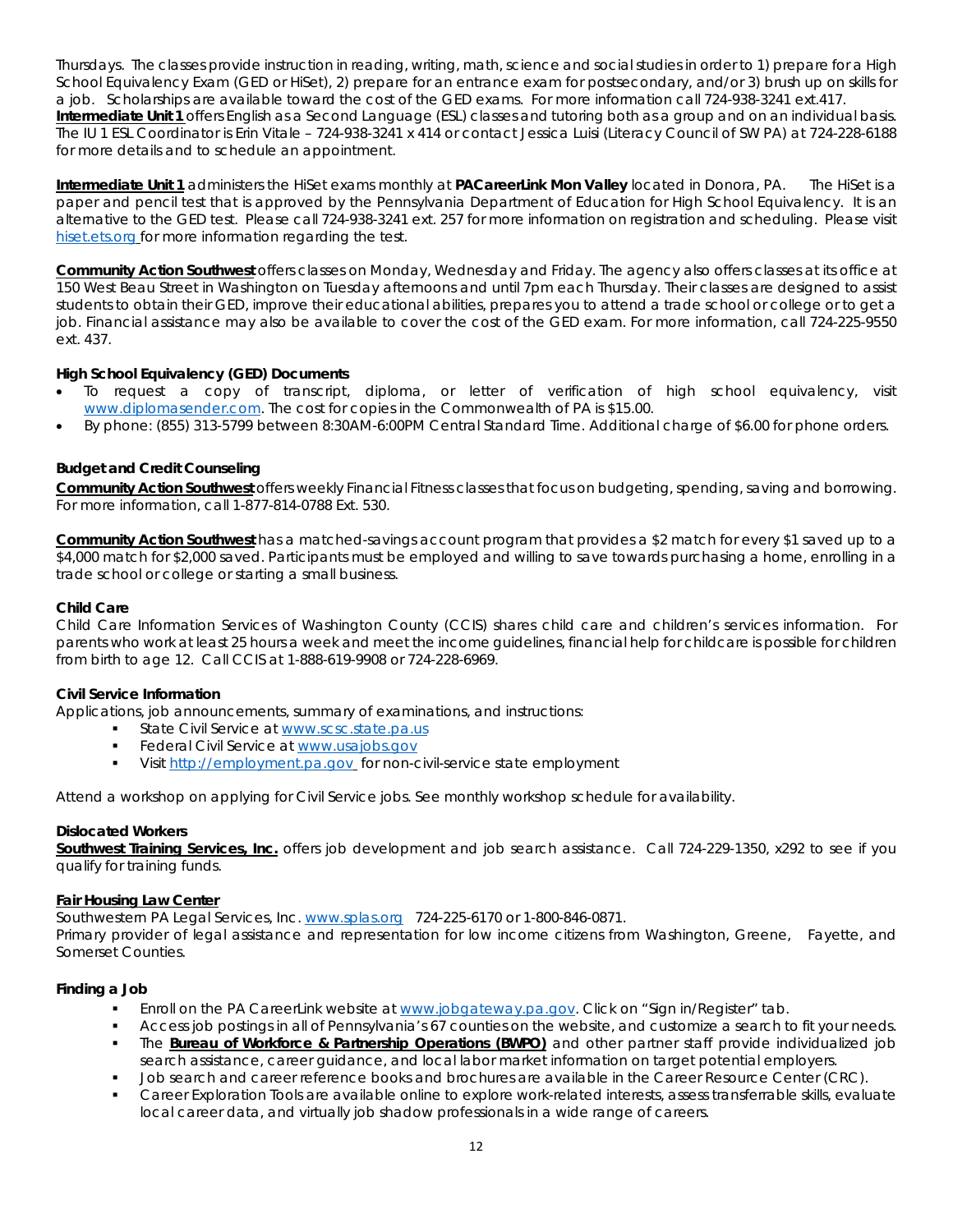- A workshop on How to Apply for Civil Services Jobs is offered onsite each month. See monthly workshop calendar in the CRC for more information.
- Resume Preparation and Successful Interviewing workshops are available onsite each month. See monthly workshop calendar for more information.
- Job Search Workshop includes all aspects of the job search including applications, cover letters, free non-credit courses, interviews and job fairs. Also included is a review of job searching tips, networking and what to do next after you secure that job. See monthly calendar workshop for more information.
- Attend a PA CareerLink® Orientation. Inquire at Help Desk for details.
- Schedule a Job Search Assessment appointment with an Employment interviewer by calling 724-223-4509.
- Take advantage of onsite Recruitments & face to face interviews. Search for events near you on Job Gateway.

# *Food Stamps and Cash Assistance*

Applications for *food stamps or cash assistance* are at 167 North Main St (Washington) or call 1-800-835-9720 or apply online at [www.compass.state.pa.us.](http://www.compass.state.pa.us/) You may be required to provide documentation or to visit the office or call the Customer Service Center 1-877-395-8930.

# **Housing/Foreclosure Prevention**

- **Community Action Southwest** offers a number of programs to assist area residents with their housing needs. Programs are available for those facing homelessness or in near homeless situations as well as foreclosure. Housing Counselors can also assist first-time homebuyers. For more information, call 1-877-814-0788 Ext. 530.
- PA Housing Finance Agency Program Information 1-800-342-2397 TTY in PA 711

# *Medical Coverage*

- **Department of Human Services (Washington County Assistance Office)** offers healthcare coverage such as *Medicaid*  and the *Children's Health Insurance Program (CHIP*). Call 1-800-835-9720 or apply online at [www.compass.state.pa.us.](http://www.compass.state.pa.us/)
- *Medical Assistance for Workers with Disabilities (MAWD*) provides health care coverage to workers with disabilities. With this program, a person can work and receive Medicaid even if their earnings are above the limits for other Medicaid programs. For information, contact the **Department of Human Services** at 1-800-835-9720.
- The *Breast and Cervical Cancer Prevention and Treatment Program (BCCPT*) ensures that qualified, uninsured, or under-insured women receive needed medical care through Medicaid. Women of low or moderate income may be eligible for comprehensive free breast and cervical cancer coverage throughout treatment. Call the **Department of Human Services** at 1-800-835-9720 or the Customer Service Center at 1-877-395-8930.
- The Healthcare Marketplace offers essential health benefits. Compare plans based on price, benefits, quality, and other features at [www.healthcare.gov](http://www.healthcare.gov/) or call 1-800-274-5626 to speak with a Health Insurance Marketplace Navigator.

# *Senior Employment Program (individuals over age 55)*

**SW PA Area Agency on Aging** helps to enroll seniors on the PA CareerLink website, assist with job searches, job placement, interview/assessments, and job clubs. Older workers may qualify for possible training under the *Title V program* if they meet income guidelines. A representative is onsite Wednesday afternoons or call 724-228-7080 for an appointment.

# *Small Business Start-Ups*

A Business Outreach Coordinator from the University of Pittsburgh Institute for Entrepreneurial Excellence schedules appointments onsite for new and existing business owners. Provided will be information and tools necessary to build and grow a successful business. Call to schedule an appointment 724-229-8078.

# *Transportation*

- *Freedom Transit (formerly Washington Rides)* operates local bus service in Washington, as well as commuter bus service connecting Washington, Canonsburg, Houston, McDonald and Pittsburgh. Freedom Transit also provides shared-ride public transportation to eligible residents of Washington County through Senior Shared Ride, Rural Transportation for Persons with Disabilities, Medical Assistance, Welfare to Work, & Veterans. For more information call 724-223-8747.
- Commute Info Ridesharing and vanpool information is available at www.commuteinfo.org or by telephone 1-888- 819-6110.
- Ways to Work Washington County Family Services of Western PA. For more information call 1-866-965-5929 x650

# *Unemployment Compensation Hotline*

The UC hotline telephone hours are currently Mondays/Tuesdays/Thursdays 8:00AM-4:00PM **-** No calls taken on Wednesdays or Fridays at this time.

#### *Utility Assistance*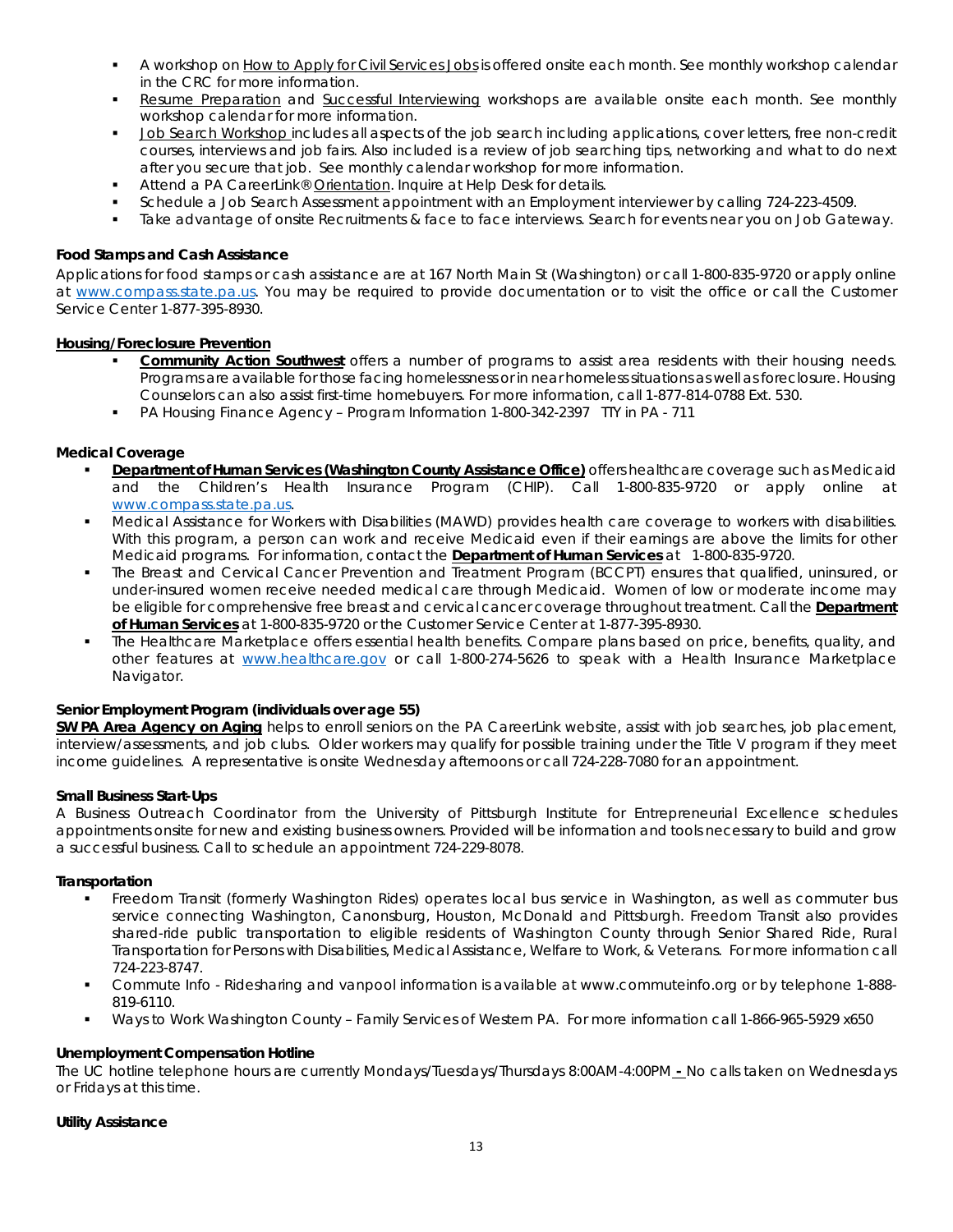- **Community Action Southwest** may provide financial assistance for utility termination or shut off notices. For more information, call 1-877-814-0788 Ext.530.
- The **Department of Human Services** supplies applications for energy assistance when the program is available. For more information call 1-800-835-9720.

# *Veterans*

- Assistance to veterans is provided for job search, training & education, and referrals to a variety of supportive services. Veterans receive priority of service/first access to resources. Call 724-223-4520.
- The *Washington County Veteran's Office* is located at 703 Court House Square. The office can assist veterans with information on State and Federal benefits.
- The Washington VA Medical Clinic can assist veterans with medical issues. Call 724-250-7790.

# *Youth (Ages 14 to 24)*

- **Southwest Training Services, Inc.** offers services for eligible youth between the ages 14-24. Included is assistance with career exploration, work experience, job shadowing, tutoring/mentoring, supportive services, and industry tours. Call 724-229-1350 Ext 241 or Ext 275 for more information.
- **Community Action SW/ Office of Vocational Rehabilitation** offers a Work-Based Learning Experience for high school students with disabilities. The program serves eligible students ages 14-21 residing in Fayette, Greene, and Washington Counties. Call 1-877-814-0788 x 526 for more information.

# *Person(S) With a Disability*

The **Office of Vocational Rehabilitation (OVR)** works with persons with a disability (including those who were in high school learning support) that interferes with finding, keeping, or preparing for a job. An OVR counselor is here Monday/Wednesday/Thursday/Friday. For more information call 724-223-4430.

# *Pregnant or Have Children under the Age Of 5*

- **Community Action Southwest** has information on food, health, and nutrition for mothers and children *(WIC).* For more information on the WIC program, call 1-877-814-0788, ext. 440.
- **Community Action Southwest** also has information on the Head Start program for children between the ages of 3 and 5. Call 724-225-9550, Ext 455 for more information.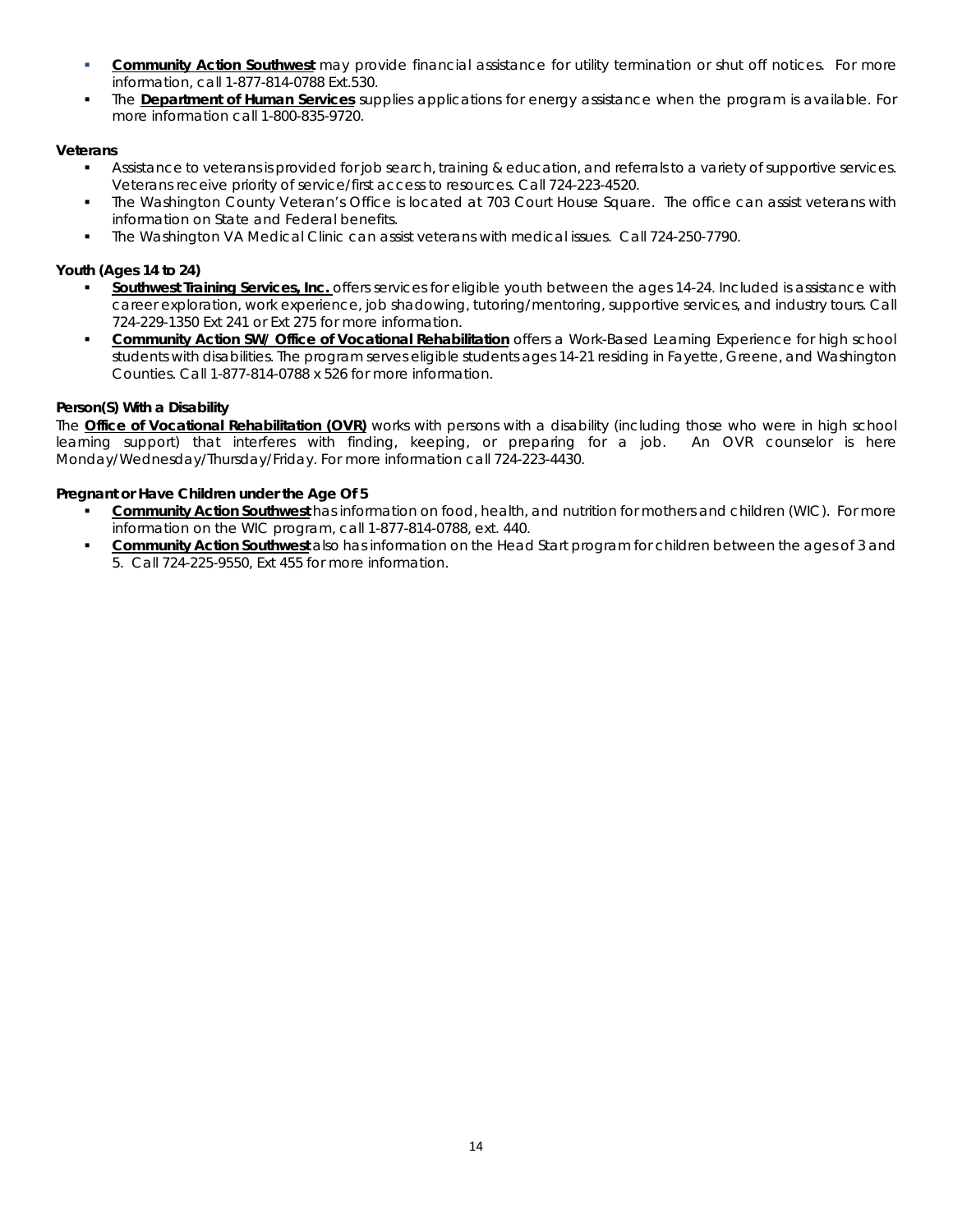# **FEDERAL TRAFFICKING PENALTIES**

|                                                                                                |                                                                            | Federal Trafficking Penalties for Schedules I, II, III, IV, and V (except Marijuana)                                                                                                     |                                                                             |                                                                                                                                                    |  |  |  |  |  |
|------------------------------------------------------------------------------------------------|----------------------------------------------------------------------------|------------------------------------------------------------------------------------------------------------------------------------------------------------------------------------------|-----------------------------------------------------------------------------|----------------------------------------------------------------------------------------------------------------------------------------------------|--|--|--|--|--|
|                                                                                                | Schedule Substance/Quantity                                                | Penalty                                                                                                                                                                                  | Substance/Quantity                                                          | Penalty                                                                                                                                            |  |  |  |  |  |
|                                                                                                | Cocaine<br>500-4999 grams mixture                                          | First Offense: Not less than 5 yrs. and not<br>more than 40 yrs. If death or serious bodily 5 kilograms or more<br>injury, not less than 20 yrs. or more than                            | Cocaine<br>mixture                                                          | First Offense: Not less than 10 yrs. and<br>not more than life. If death or serious<br>bodily injury, not less than 20 yrs. or                     |  |  |  |  |  |
| IV                                                                                             | Cocaine Base<br>28-279 grams mixture<br>Fentanyl                           | life.<br>Fine of not more than \$5 million if an<br>individual, \$25 million if not an individual.                                                                                       | Cocaine Base<br>280 grams or more<br>Fentanyl                               | more than life. Fine of not more than<br>\$10 million if an individual, \$50 million<br>if not an individual.                                      |  |  |  |  |  |
|                                                                                                | 40-399 grams mixture<br>Fentanyl Analogue 10-99<br>grams mixture<br>Heroin | Second Offense: Not less than 10 yrs. and<br>not more than life. If death or serious<br>bodily injury, life imprisonment. Fine of not<br>more than \$8 million if an individual, \$50    | 400 grams or more<br>Fentanyl Analogue<br>100 grams or more<br>Heroin       | Second Offense: Not less than 20 yrs,<br>and not more than life. If death or<br>serious bodily injury, life<br>imprisonment. Fine of not more than |  |  |  |  |  |
|                                                                                                | 100-999 grams mixture<br>LSD<br>1-9 grams mixture                          | million if not an individual.                                                                                                                                                            | 1 kilogram or more<br><b>SD</b><br>10 grams or more                         | \$20 million if an individual, \$75 million<br>if not an individual.                                                                               |  |  |  |  |  |
|                                                                                                | Methamphetamine 5-49<br>grams pure or<br>50-499 grams mixture              |                                                                                                                                                                                          | Methamphetamine<br>50 grams or more<br>pure or 500 grams or<br>more mixture | 2 or More Prior Offenses: Life<br>imprisonment. Fine of not more than<br>\$20 million if an individual, \$75 million<br>if not an individual.      |  |  |  |  |  |
|                                                                                                | <b>PCP</b><br>10-99 grams pure or 100-<br>999 grams mixture                |                                                                                                                                                                                          | PCP<br>100 grams or more<br>pure or 1 kilogram or<br>more mixture           |                                                                                                                                                    |  |  |  |  |  |
| Substance/Quantity                                                                             |                                                                            | Penalty                                                                                                                                                                                  |                                                                             |                                                                                                                                                    |  |  |  |  |  |
| Il Substances                                                                                  | Any Amount Of Other Schedule I &                                           | First Offense: Not more than 20 yrs. If death or serious bodily injury, not less than 20 yrs. or more than<br>Life. Fine \$1 million if an individual, \$5 million if not an individual. |                                                                             |                                                                                                                                                    |  |  |  |  |  |
|                                                                                                | Any Drug Product Containing<br>Gamma Hydroxybutyric Acid                   | Second Offense: Not more than 30 yrs. If death or serious bodily injury, life imprisonment. Fine \$2                                                                                     |                                                                             |                                                                                                                                                    |  |  |  |  |  |
|                                                                                                | Flunitrazepam (Schedule IV) 1 Gram                                         | million if an individual, \$10 million if not an individual.                                                                                                                             |                                                                             |                                                                                                                                                    |  |  |  |  |  |
| Any Amount Of Other Schedule III<br>Drugs                                                      |                                                                            | First Offense: Not more than 10 yrs. If death or serious bodily injury, not more than 15 yrs. Fine not<br>more than \$500,000 if an individual, \$2.5 million if not an individual.      |                                                                             |                                                                                                                                                    |  |  |  |  |  |
|                                                                                                |                                                                            | Second Offense: Not more than 20 yrs. If death or serious injury, not more than 30 yrs. Fine not more<br>than \$1 million if an individual, \$5 million if not an individual.            |                                                                             |                                                                                                                                                    |  |  |  |  |  |
| Any Amount Of All Other Schedule<br>IV Drugs (other than one gram or<br>more of Flunitrazepam) |                                                                            | First Offense: Not more than 5 yrs. Fine not more than \$250,000 if an individual, \$1 million if not an<br>individual.                                                                  |                                                                             |                                                                                                                                                    |  |  |  |  |  |
|                                                                                                |                                                                            | Second Offense: Not more than 10 yrs. Fine not more than \$500,000 if an individual, \$2 million if other<br>than an individual.                                                         |                                                                             |                                                                                                                                                    |  |  |  |  |  |
| Drugs                                                                                          | Any Amount Of All Schedule V                                               | First Offense: Not more than 1 yr. Fine not more than \$100,000 if an individual, \$250,000 if not an<br>individual.                                                                     |                                                                             |                                                                                                                                                    |  |  |  |  |  |
|                                                                                                |                                                                            | Second Offense: Not more than 4 yrs. Fine not more than \$200,000 if an individual,<br>\$500,000 if not an individual.                                                                   |                                                                             |                                                                                                                                                    |  |  |  |  |  |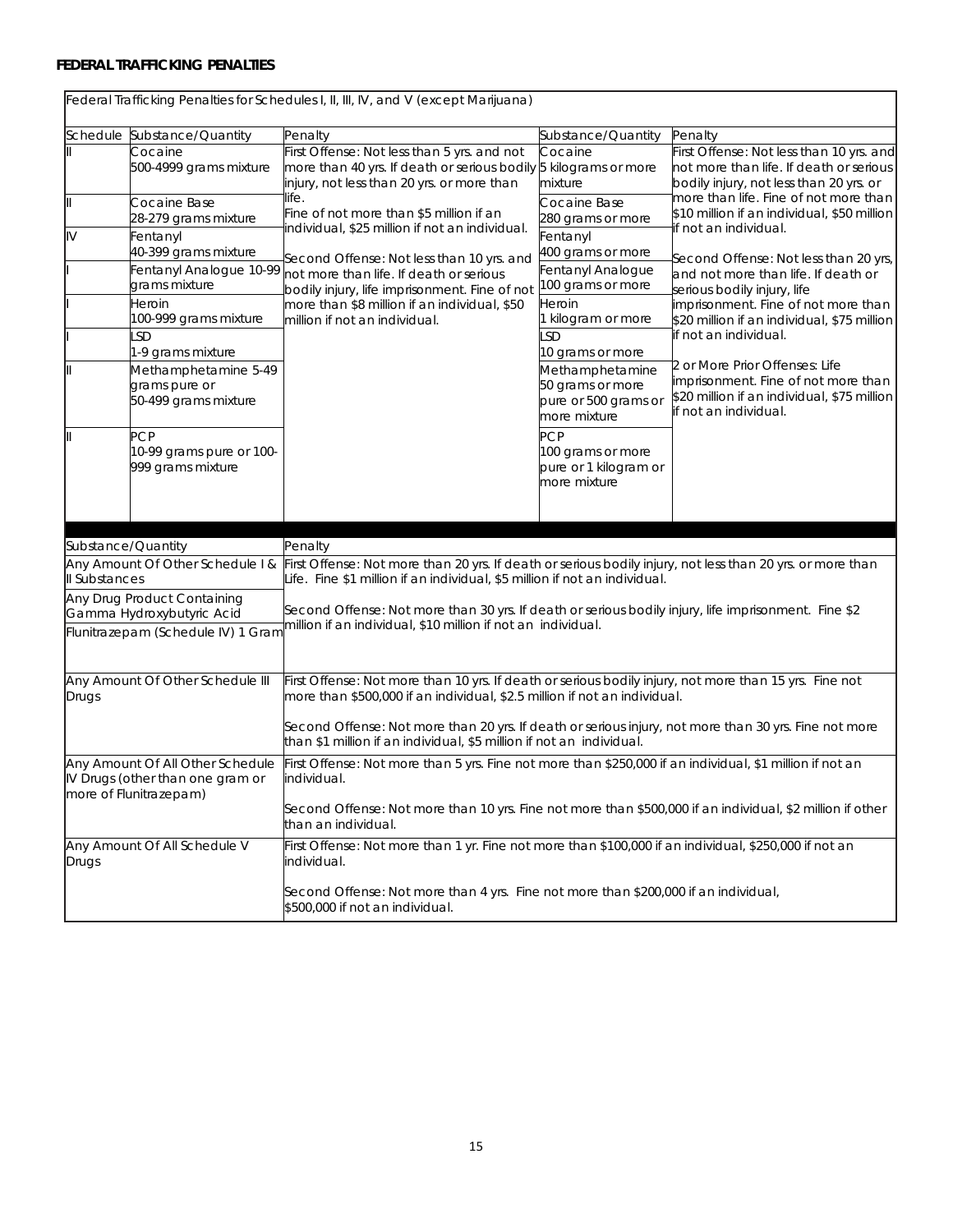| <b>Controlled Substances - Uses and Effects</b> |                                                                                                                           |                                                                                         |                                                       |           |                              |                                |                                                                        |                                                                                      |                                                                                        |                                                                                                |
|-------------------------------------------------|---------------------------------------------------------------------------------------------------------------------------|-----------------------------------------------------------------------------------------|-------------------------------------------------------|-----------|------------------------------|--------------------------------|------------------------------------------------------------------------|--------------------------------------------------------------------------------------|----------------------------------------------------------------------------------------|------------------------------------------------------------------------------------------------|
| <b>DRUGS</b><br><b>CSA SCHEDULES</b>            | <b>TRADE OR</b><br><b>OTHER NAMES</b>                                                                                     | <b>MEDICAL</b><br><b>USES</b>                                                           | <b>DEPENDENCE</b><br><b>Physical</b><br>Psychological |           | <b>TOLER-</b><br><b>ANCE</b> | <b>DURATIO</b><br>N<br>(Hours) | <b>USUAL</b><br><b>METHODS OF</b><br><b>ADMINIS-</b><br><b>TRATION</b> | <b>POSSIBLE</b><br><b>EFFECTS</b>                                                    | <b>EFFECTS OF</b><br><b>OVERDOSE</b>                                                   | WITHDRAWAL<br><b>SYNDROME</b>                                                                  |
| <b>NARCOTICS</b>                                |                                                                                                                           |                                                                                         |                                                       |           |                              |                                |                                                                        |                                                                                      |                                                                                        |                                                                                                |
| II III V<br>Opium                               | Dover's Powder, Paregoric,<br>Parepectolin                                                                                | Analgesic,<br>Antidiarrheal                                                             | High                                                  | High      | Yes                          | $3-6$                          | Oral, smoked                                                           | Euphoria,<br>drowsiness,<br>respiratory                                              | Slow and<br>shallow<br>breathing,                                                      | Watery eyes,<br>runny nose,<br>yawning, loss                                                   |
| Morphine<br>$   \cdot   $                       | Morphine, MS-Contin, Roxanol,<br>Roxanol-SR                                                                               | Analgesic, Antitussive                                                                  | High                                                  | High      | Yes                          | $3-6$                          | Oral, smoked,<br>injected                                              | depression.<br>constricted<br>pupils,                                                | clammy skin,<br>convulsions,<br>coma,<br>possible death                                | of appetite,<br>irritability,<br>tremors, panic,<br>cramps,<br>nausea, chills,<br>and sweating |
| Codeine                                         | Tylenol w/Codeine, Empirin<br>w/Codeine, Robitussan A-C,<br>Fiorinal w/Codeine                                            | Analgesic, Antitussive                                                                  | Moderate                                              | Moderate  | Yes                          | $3-6$                          | Oral, injected                                                         | nausea                                                                               |                                                                                        |                                                                                                |
| Heroin<br>$\mathbf{I}$                          | Diacetylmorphine, Horse,<br>Smack                                                                                         | None                                                                                    | High                                                  | High      | Yes                          | $3-6$                          | Injected,<br>sniffed,<br>smoked                                        |                                                                                      |                                                                                        |                                                                                                |
| $\mathbf{H}$<br>Hydromorphone                   | Dilaudid                                                                                                                  | Analgesic                                                                               | High                                                  | High      | Yes                          | $3-6$                          | Oral, injected                                                         |                                                                                      |                                                                                        |                                                                                                |
| Meperidine (Pethidine)                          | Demerol, Mepergan                                                                                                         | Analgesic                                                                               | High                                                  | High      | Yes                          | $3-6$                          | Oral, injected                                                         |                                                                                      |                                                                                        |                                                                                                |
| $\mathbf{H}$<br>Methadone                       | Dolophine, Methadone,<br>Methadose                                                                                        | Analgesic                                                                               | High                                                  | High-Low  | Yes                          | $12 - 24$                      | Oral, injected                                                         |                                                                                      |                                                                                        |                                                                                                |
| Other NarcoticsI II III IV V                    | Numorphan, Percodan,<br>Percocet, Tylox, Tussionex,<br>Fentanyl, Darvon, Lomotil,<br>Talwin                               | Analgesic,<br>antidiarrheal,<br>antitussive                                             | High-Low                                              | High-Low  | Yes                          | Variable                       | Oral, injected                                                         |                                                                                      |                                                                                        |                                                                                                |
| <b>DEPRESSANTS</b>                              |                                                                                                                           |                                                                                         |                                                       |           |                              |                                |                                                                        |                                                                                      |                                                                                        |                                                                                                |
| IV<br>Chloral Hydrate                           | Noctec                                                                                                                    | Hypnotic                                                                                | Moderate                                              | Moderate  | Yes                          | $5-8$                          | Oral                                                                   | Slurred                                                                              | Shallow<br>respiration,                                                                | Anxiety,<br>insomnia,                                                                          |
| II III IV<br><b>Barbiturates</b>                | Amytal, Butisol, Florinal,<br>Lotusate, Nembutal, Seconal,<br>Tuinal. Phenobarbital                                       | Anesthetic,<br>anticonvulsant,<br>sedative, hypnotic,<br>veterinary euthanasic<br>agent | High-<br>Mod.                                         | High-Mod. | Yes                          | $1 - 16$                       | Oral                                                                   | speech,<br>disorienta-<br>tion.<br>drunken<br>behavior<br>without odor<br>of alcohol | clammy skin,<br>dilated pupils,<br>weak and<br>rapid pulse,<br>coma,<br>possible death | tremors,<br>delirium,<br>convulsions,<br>possible death                                        |
| IV<br>Benzodiazepines                           | Ativan, Dalmane, Dlazepam,<br>Librium, Xanax, Serax, Valium,<br>Tranxexe, Verstran, Versed,<br>Halcion, Paxipam, Restoril | Antianxiety,<br>anticonvulsant,<br>sedative, hypnotic                                   | Low                                                   | Low       | Yes                          | $4 - 8$                        | Oral                                                                   |                                                                                      |                                                                                        |                                                                                                |
| Methaqualone                                    | Quaalude                                                                                                                  | Sedative, hypnotic                                                                      | High                                                  | High      | Yes                          | $4 - 8$                        | Oral                                                                   |                                                                                      |                                                                                        |                                                                                                |
| Glutethimide<br>Ш                               | Doriden                                                                                                                   | Sedative, hypnotic                                                                      | High                                                  | Moderate  | Yes                          | $4 - 8$                        | Oral                                                                   |                                                                                      |                                                                                        |                                                                                                |
| Other Depressants III IV                        | Equanil, Miltown, Noludar,<br>Placidyl, Valmid                                                                            | Antianxiety, sedative,<br>hypnotic                                                      | Moderate                                              | Moderate  | Yes                          | $4 - 8$                        | Oral                                                                   |                                                                                      |                                                                                        |                                                                                                |